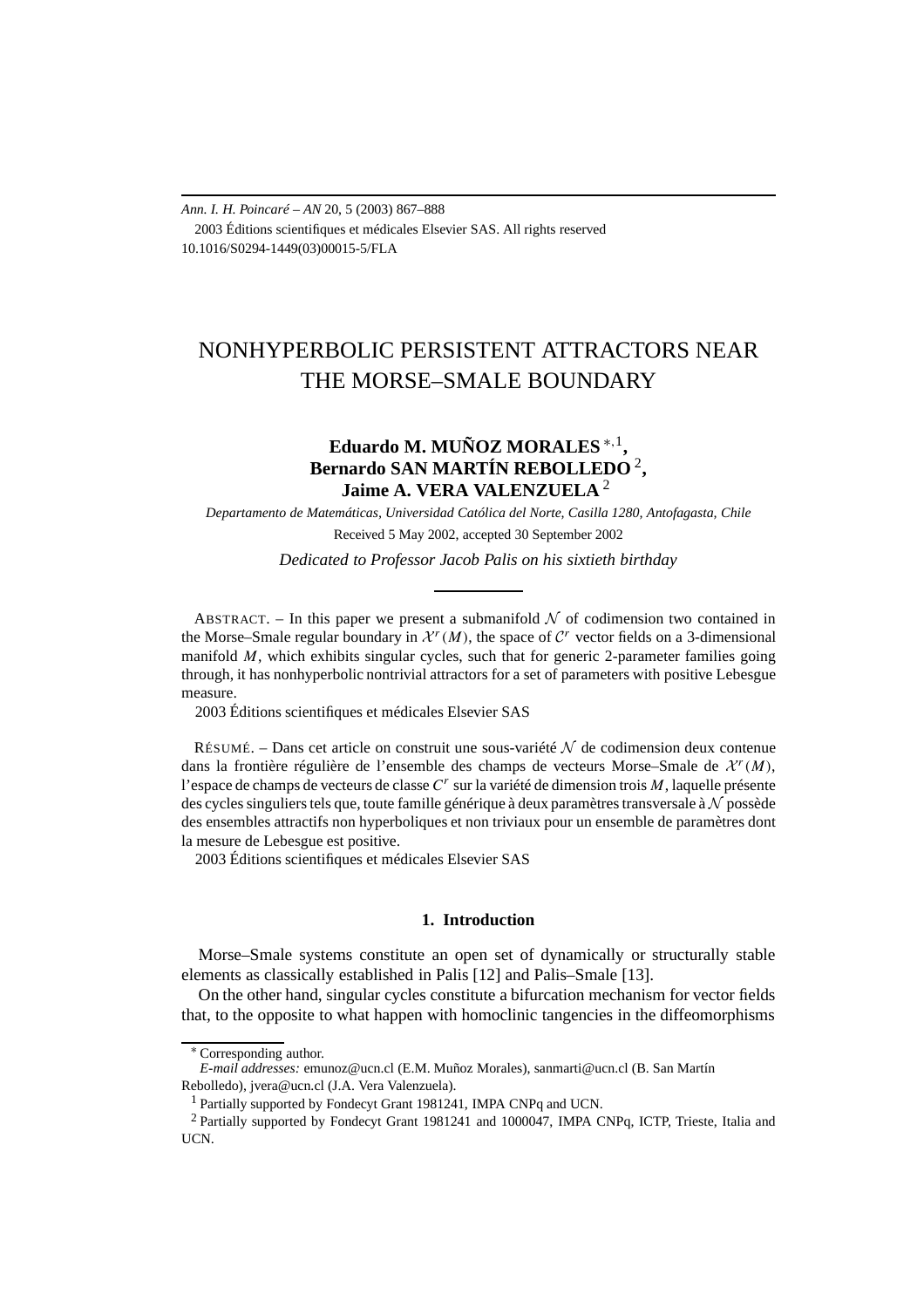case, the hyperbolicity from the parameter point of view, is a total Lebesgue measure phenomenom for generic unfolding of these type of vector fields, see [3,11]. These kind of cycles were studied for the first time in [7], as being part of the so called singular horseshoe, an example (on manifolds with boundary) of a structurally stable vector field with a nonhyperbolic nonwandering set.

An important ingredient to obtain these results about hyperbolicity, is the presence in the cycle of just one branch of the unstable manifold of the singularity. As we will observe later, the consideration of both branches on the cycle, plus a contractivity hyphotesis for the cycle itself it will imply that the generic unfolding exhibits nonhyperbolic nontrivial attractors which are persistent in the measure sense.

Before to give the precise statement of our result we establish the setting and concepts that we will need. Let *M* be a compact boundaryless 3-dimensional manifold and let  $\mathcal{X}^r(M)$  be the Banach space of *C<sup>r</sup>* vector fields on *M*. For  $X \in \mathcal{X}^r(M)$ ,  $\Gamma(X)$  denotes its chain recurrent set. We say that  $X \in \mathcal{X}^r(M)$  is *simple* if  $\Gamma(X)$  is a union of finitely many hyperbolic critical orbits. By a *critical orbit* we mean an orbit that is either periodic or singular. It is easy to see that the set *S<sup>r</sup>* of simple *C<sup>r</sup>* vector fields is an open subset of  $\mathcal{X}^r(M)$ .

An orbit  $\gamma$  of a vector field *X* is *transversal* if  $\alpha(\gamma)$  and  $\omega(\gamma)$  are critical hyperbolic elements and their invariant manifolds meet transversally along *γ* , here *α* and *ω* stand for the  $\alpha$  and  $\omega$ -limit sets, respectively. We say that *X* is a *Morse–Smale* system if *X* is simple and every orbit is transversal.

A *cycle*  $\Lambda$  of  $X \in \mathcal{X}^r(M)$  is a compact invariant chain recurrent set consisting of finitely many orbits whose  $\alpha$  and  $\omega$ -limit sets are critical elements linked in a cyclical way. If the cycle contains at least one singularity, we will call it a *singular cycle*. If *σi* and  $\sigma_i$  are critical elements on the cycle, we write  $\sigma_i \prec \sigma_j$  to mean that there is an orbit *γ<sub>ij</sub>* on the cycle such that  $α(y_{ij}) = σ_i$  and  $ω(y_{ij}) = σ_j$ .

In this paper we are concerned with those cycles  $\Lambda$  whose critical elements satisfy  $\sigma_0 \prec \sigma_1 \prec \cdots \prec \sigma_k = \sigma_0$ , where  $\sigma_0$  is the unique singularity in the cycle, dim  $W^u(\sigma_0) = 1$ and  $W^u(\sigma_0) \subset \Lambda \cap W^s(\sigma_1)$ . Furthermore, if we denote by  $\gamma_l$  and  $\gamma_r$  the branches of *W<sup>u</sup>*( $\sigma$ <sub>0</sub>), then  $\Lambda_r = \Lambda \setminus {\gamma_l}$  and  $\Lambda_l = \Lambda \setminus {\gamma_r}$  are contractive singular cycles as in [3] satisfying some extra condition. In fact, as in [3]  $\Lambda_r$  and  $\Lambda_l$  satisfy:

- (1) The eigenvalues  $-\lambda_1$ ,  $\lambda_2$  and  $-\lambda_3$  of the singularity  $\sigma_0$  are real and satisfy  $-\lambda_3 < -\lambda_1 < 0 < \lambda_2$  and  $\lambda_1 - \lambda_2 > 0$ , i.e., the cycle is contractive. Besides, we assume the aditional condition  $\beta > \alpha + 1$  where  $\alpha = \lambda_1/\lambda_2$  and  $\beta = \lambda_3/\lambda_2$ .
- (2) For all  $p \in \gamma_1 \cup \gamma_r$  and any invariant manifold  $W^{cu}$  of X passing through  $\sigma_0$ tangent to the eigenspace associated with the eigenvalues  $-\lambda_1$  and  $\lambda_2$  holds:

$$
T_p(W^{cu}) + T_p(W^s(\omega(p))) = T_pM.
$$

(3) There is a neighbourhood U of X such that if  $Y \in U$  the continuations  $\sigma_i(Y)$ ,  $0 \leq$  $i \leq k-1$ , of critical orbits  $\sigma_i(X)$  of the cycle are well defined, the vector field *Y* is *C*<sup>2</sup>-linearizing nearby  $\sigma_0(Y)$  and the Poincaré maps of  $\sigma_i(Y)$ ,  $1 \le i \le k - 1$ , are  $C^2$ -linearizing ones.

In linearizing coordinates for  $\sigma_0$  the flow is given by  $X^t(x_3, x_2, x_1) = (e^{-\lambda_3 t}x_3,$  $e^{\lambda_2 t} x_2, e^{-\lambda_1 t} x_1$  and then  $W_{loc}^s(\sigma_0) = \{(x_3, 0, x_1)\}\$ and  $W_{loc}^u(\sigma_0) = \{(0, x_2, 0)\}\.$  We define  $\Sigma_0 = \{(x_3, x_2, 1)\}.$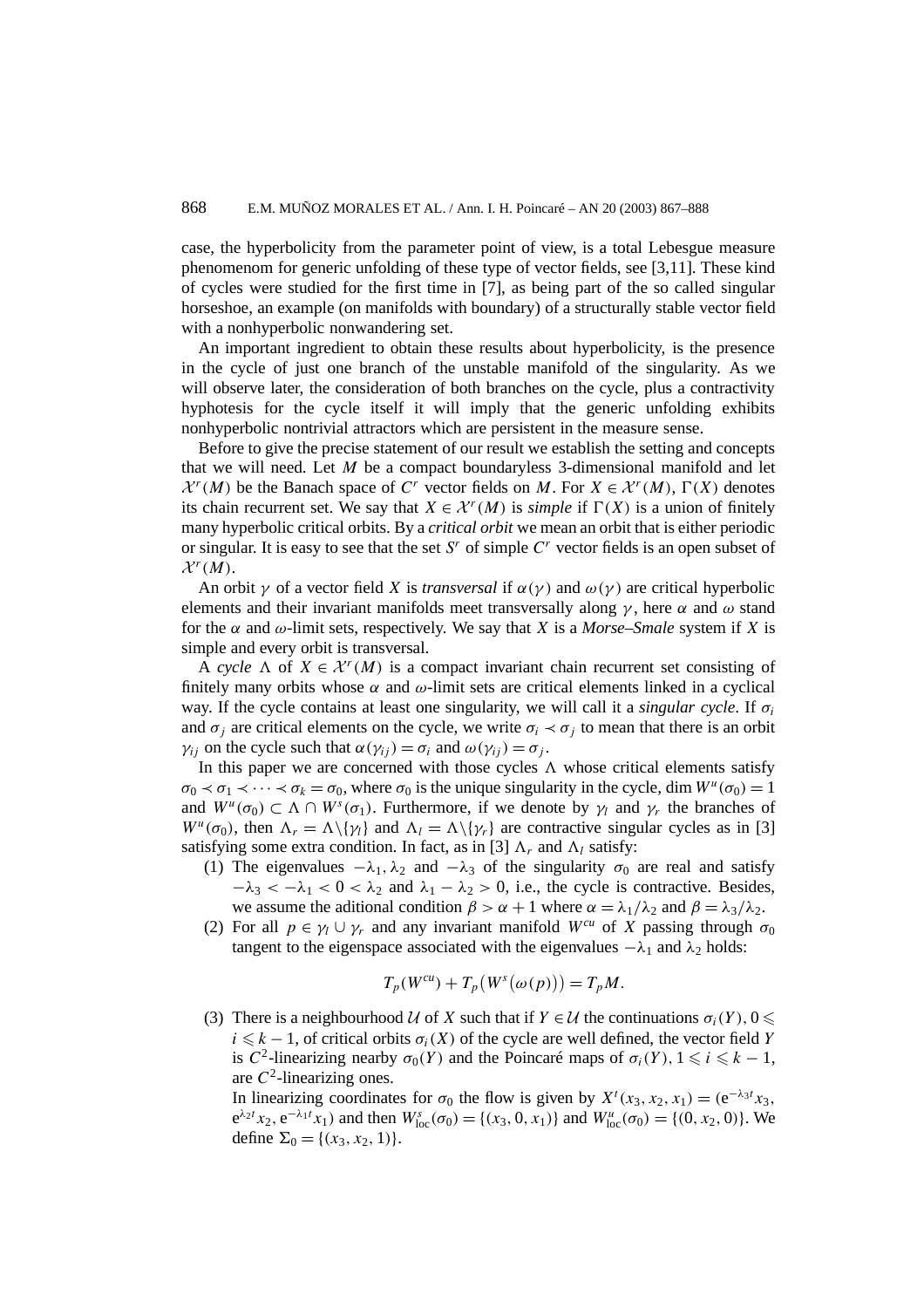Let  $\Sigma_1$  be a transversal section to the flow through a point *q* of  $\sigma_1$ , then in linearizing coordinates,  $\{(x, 0)\}\$  and  $\{(0, y)\}\$  are the local stable and unstable manifolds of the fixed point  $q = (0, 0)$  of the Poincaré map induced by  $\sigma_1$ , respectively. The flow generated by *X* also induces a Poincaré map  $P_{01}$ :  $Dom(P_{01}) \subset \Sigma_0 \rightarrow \Sigma_1$ .  $P_{01}(w)$  is the first point of intersection among the positive orbit of *w* and the section  $\Sigma_1$ .

- (4) The orbit  $\gamma_{k-1,0}$  in the cycle is not contained in the strong stable manifold of  $\sigma_0$ , and we suppose that intersects  $\Sigma_0$ .
- (5) The branch  $\gamma_l$  (resp.  $\gamma_r$ ) of  $W^u(\sigma_0(X))$  is the only nontransversal orbit in  $\Lambda_l$ (resp.  $\Lambda_r$ ). Moreover, if  $\sigma \subset \Lambda = \Lambda_l \cup \Lambda_r$  is a periodic orbit, then there is only one regular orbit  $\gamma$  in the cycle  $\Lambda$  such that  $\sigma = \alpha(\gamma)$ .
- (6) For  $j = l, r, \Lambda_j$  is *isolated*, i.e., there exists a neighbourhood  $U_j$  of  $\Lambda_j$ , which is called an *isolating block* such that  $\bigcap_t X^t(U_j)$  does not contains any orbit close to  $W^{\mu}(\sigma_0(X))$ . Here  $X^t: M \hookleftarrow$  is the flow generated by *X*.  $U = U_l \cup U_r$  is an isolating block for .

In Fig. 1 a sketch of the geometrical shape of our cycle considering the coordinates system as mentioned in (3), is shown.

Let  $C^k(I^2, \mathcal{X}^r(M))$ ,  $k \ge 2$ , be the space of families  $\{X_{\mu,\nu}\}\$  of  $C^r$ -vector fields,  $r \ge 2$ , depending on two parameters  $(\mu, \nu) \in I^2 = [-1, 1] \times [-1, 1]$  such that the map  $(\mu, \nu) \in$  $I^2 \to X_{\mu,\nu} \in \mathcal{X}^r(M)$  is  $C^k$ . Let us endow  $C^k(I^2, \mathcal{X}^r(M))$  with the  $C^k$ -topology. We are interested in families  $\{X_{\mu,\nu}\}\in C^k(I^2,\mathcal{X}^r(M))$  such that (after a reparametrization, if necessary)  $X_{0,0}$  has a singular cycle as described above.

We say that a compact invariant transitive set *Q* of a vector field *X* is an *attractor* if there is a neighbourhood  $U \supseteq Q$  such that  $\overline{X'(U)} \subseteq U$  for all  $t > 0$  and  $Q =$  $\bigcap_{t \geq 0} X^t(U)$ . If *Q* is a transitive set but not a regular orbit, we say that it is a *nontrivial attractor*. Now, we state our main result:

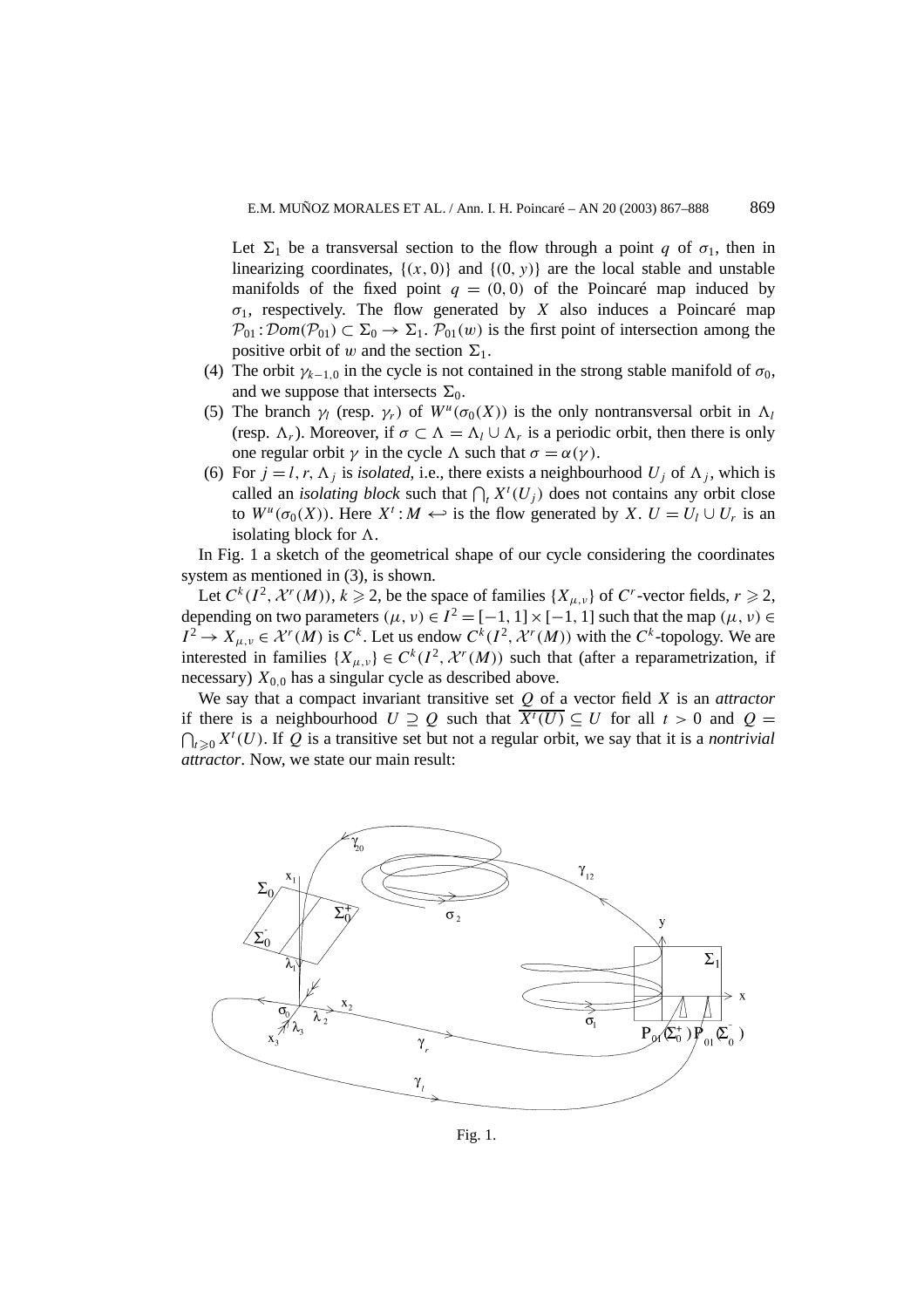THEOREM 1. – *For generic families*  $\{X_{\mu,\nu}\}\in C^k(I^2,\mathcal{X}^r(M))$  *having a singular cycle for*  $X_{(\mu_0,\nu_0)} = X_{(0,0)}$  *that satisfies the conditions* (1)–(6) *above, it holds that* 

 $m(\{(\mu, \nu): X_{\mu, \nu} \text{ has a nonhyperbolic nontrivial attractor}\}) > 0$ 

where *m stands for the Lebesgue measure in*  $I^2$ *. Moreover, this set accumulates*  $(0, 0)$ *.* 

*Remark* 1. –

- (1) The condition  $\beta > \alpha + 1$  in (1) above had been established in order to obtain certain appropiate  $C^2$ -invariant foliation (Lemma 1, Section 2), leading us to a one-dimensional dynamics reduction on our study. Besides, in Lemma 3 we need this class of differentiability in order to apply Mañé's Theorem [8].
- (2) Condition (2) above also means that  $W^{cu}(\sigma_0)$  meets  $W^s(\sigma_1)$  transversally.
- (3) The conditions (5) and (6) are required in order to guarantee that we can construct the vector field *X* in the boundary of the Morse–Smale systems. In fact, by condition (5) we can slightly perturb the system *X* "moving down" the first intersection point belonging to each of both branches of  $W^u(\sigma_0)$  with  $\Sigma_1$  without create homoclinic points (this can not happen if we "move this point up"), and then the condition (6) (with some extra hypothesis about the existence of a filtration, see [18] for definitions and details) guarantee us that there are not changes ( $\Omega$ -explosion) in the dynamics far away from the cycle. In this way we can attain the dynamics of *X* (the cycle) from the Morse–Smale systems and therefore this kind of cycles constitute a bifurcation mechanism for the Morse– Smale systems.
- (4) Condition (6) implies that the eigenvalues associated to the  $\sigma_1$  are positives, otherwise a singular horseshoe appears [7].
- (5) Condition (5) contains the only two degeneracencies, so the cycle is a codimension two phenomena.
- (6) The attractors obtained are one side orientation preserving Lorenz-like atractors.
- (7) A similar result can be obtained when we consider cycles in which the branches of the singularity  $\sigma_0$  are linked to distinct periodic orbits. This result is established in a forthcoming paper [17].
- (8) The case where the cycle reduces to a double homoclinic cycle has been studied in [9].

The paper is organized as follows. To understand the dynamics of  $X_{\mu,\nu}$ ,  $\mu, \nu > 0$ , we restrict our analysis to the dynamics of  $X_{\mu,\nu}$  on  $\Gamma(X_{\mu,\nu}, U)$  where *U* is an isolating block. In Section 2 we establish the existence of a  $C^2$ -invariant stable foliation (Lemma 1). This reduces our study to the dynamics of one-dimensional maps  $f_{\mu,\nu}$ , and some limit dynamic is obtained via renormalization (Lemma 2). In Section 3 we show that for a large enough positive integer  $n$ , there exists a positive Lebesgue measure set *E<sub>n</sub>* in the ( $\mu$ ,  $\nu$ )-parameter space such that the critical values of  $g_{\mu,\nu} = (f_{\mu,\nu})^{n+1}$  have positive Lyapunov exponents and the clousure of the  $g_{\mu,\nu}$ -iterates of these points is an interval (Theorem 2). From this result our Theorem 1 follows. Theorem 2 is proved by applying Benedicks–Carleson techniques, and in order to do that, a fundamental and crucial fact is to prove that the maximal orbits outside of a certain neighbourhood of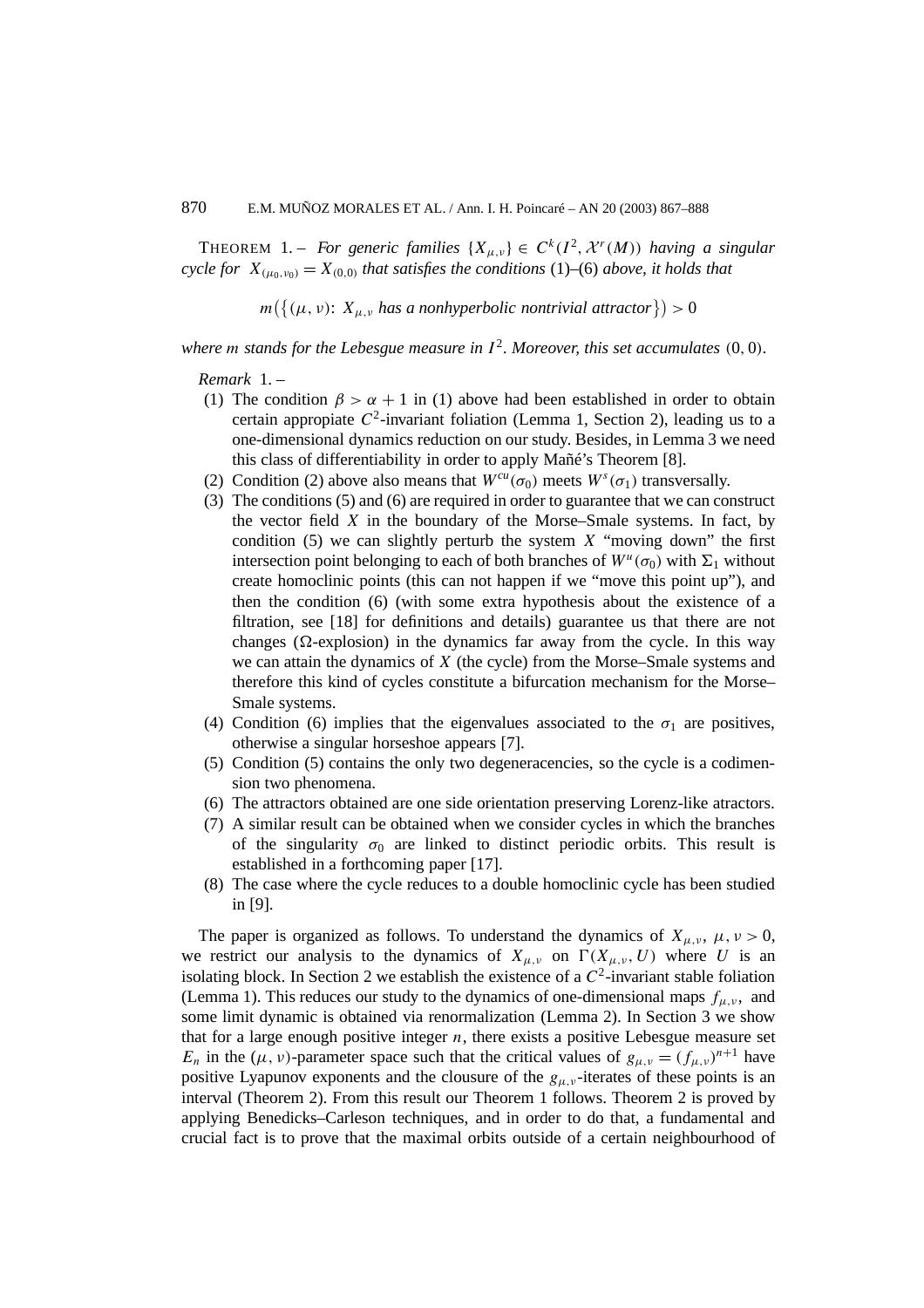the critical points have exponential growth, provided that the number of elements in the orbit is big enough.

#### **2. Renormalization**

Our first proposition, Proposition 1, points out that systems having our cycles constitute (locally) submanifolds of codimension two in  $\mathcal{X}^r(M)$  contained in the boundary of the Morse–Smale systems and, consequently, the natural approach to study their bifurcations is by mean of two parameter families transversal to these codimension two submanifolds.

**PROPOSITION** 1. - Let  $\Lambda$  be a singular cycle for the vector field X as described in *the introduction, and let U be an isolating block associated to it. Then, there exists a neighbourhood* U of X in  $\mathcal{X}^r(M)$  and a C<sup>*r*</sup>-submanifold N of codimension two in  $\mathcal{X}^r(M)$  *containing*  $X$  *such that if*  $Y \in \mathcal{N} \cap \mathcal{U}$ *, then*  $\Gamma(Y, U) = \bigcap_i Y^t(U)$  *contains a cycle topologically equivalent to .*

*Proof.* – The proof is quite simple and it goes as follows: let  $\gamma_r$  and  $\gamma_l$  be the branches of  $W^u(\sigma_0)$ . Let  $\Sigma_1$  be a transversal section to *X* at  $q \in \sigma_1$ . For each *Y* close to *X* we consider linearizing coordinates  $(x, y)$  on  $\Sigma_1$  for the Poincaré map associated to  $\sigma_1$  (which vary smoothly with *Y*) such that  $W^s_{loc}(\sigma_1) \cap \Sigma_1 = \{(x, 0)\}\)$ . If  $\mathcal U$  is a small enough neighbourhood of *X*, then we can define the *C<sup>r</sup>*-map  $G_i: U \to \mathbb{R}$  by  $G_i(Y) = \pi_2 \circ p_i(Y)$ , where  $p_i(Y)$  is the first intersection of  $\gamma_i$  with  $\Sigma_1$ ,  $i = l, r$ , and  $\pi_2$  denotes the projection over the second term on the coordinates of  $\Sigma_1$ . It is clear that  $B_r = G_r^{-1}(0)$  is a submanifold of codimension one of U that contains *X*. Analogously we obtain  $B_l = G_l^{-1}(0)$  which is transversal to  $B_r$ , and thus we get that both,  $\mathcal{N} = B_r \cap B_l$ and U, satisfy the conditions of the proposition. In fact, if  $G : U \to \mathbb{R}^2$  is defined by  $G(Y) = (G_*(Y), G_*(Y))$  then G is a submersion and  $N = G^{-1}(0, 0)$ .  $G(Y) = (G<sub>r</sub>(Y), G<sub>l</sub>(Y))$  then *G* is a submersion and  $\mathcal{N} = G^{-1}(0, 0)$ .

Let X be a vector field having a cycle  $\Lambda$  as above, and let S be a two-dimensional *C*<sup>*k*</sup>-submanifold of  $\mathcal{X}^r(M)$  transversal to N at *X*. The map  $G: S \to \mathbb{R}^2$  defined by  $G(Y) = (G<sub>r</sub>(Y), G<sub>l</sub>(Y))$  is a  $C<sup>k</sup>$ -diffeomorphism in a neighbourhood of *X* in *S* and then, it determines a parametrization of *S* in a neighbourhood of *X*, i.e.,  $Y = X_{\mu,\nu}$  if and only if  $G(Y) = (\mu, \nu)$ . Moreover,  $X = X_{0,0}$  and  $X_{\mu, \nu}$  is a Morse–Smale system if and only if  $\mu$  and  $\nu$  are both negatives. Furthermore, from [3,6,11,16] we know that in the Lebesgue sense, for almost every  $(\mu, \nu)$  close enough to  $(0, 0)$  and such that  $\mu\nu < 0$  we have that  $X_{\mu,\nu}$  is an Axiom *A* system. Therefore, our work will be focus on the region corresponding to positive values for the parameters  $\mu$  and  $\nu$ .

Let  $\{X_{\mu,\nu}\}\in C^k(I^2,\mathcal{X}^r(M))$ , and let  $\Lambda$  be a singular cycle associated to the vector field  $X = X_{0,0}$ . Using transversality arguments we can change the cycle for other one, choosing a new cycle contained in  $\Gamma(X, U)$ , still named  $\Lambda$ , having only one periodic orbit, i.e.,  $\Lambda = {\sigma_0, \gamma_r, \gamma_l, \sigma_1}$  linked by  $\sigma_0 \prec \sigma_1 \prec \sigma_2 = \sigma_0$ .

Let  $\Sigma_1$  be a cross section to the flow of *X* at  $q \in \sigma_1(X)$  and choose  $C^2$ -linearizing coordinates  $(x, y)$  for the Poincaré map induced by  $\sigma_1(X_{\mu, \nu})$ , depending smoothly on the parameters. In this coordinates we have: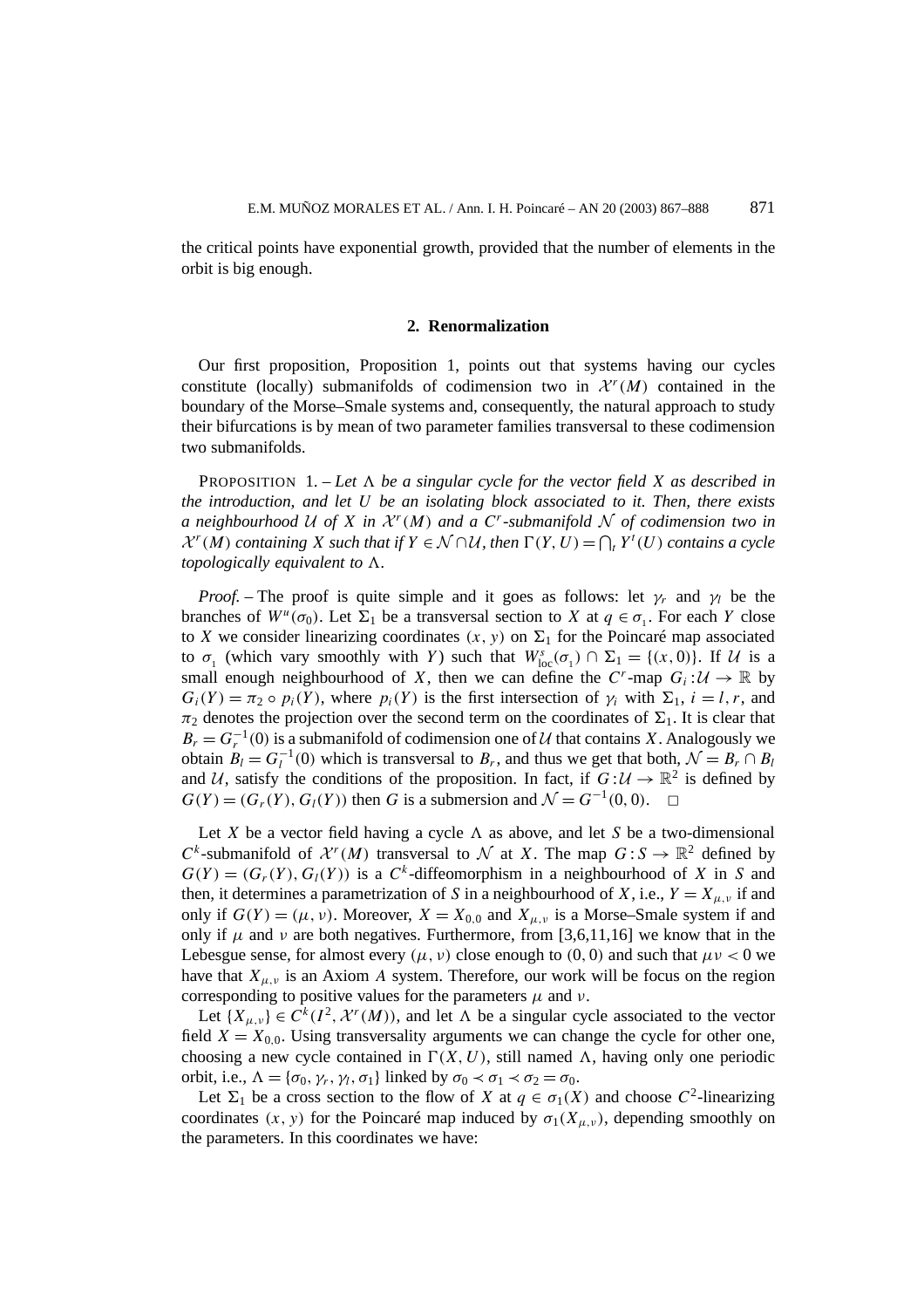- (1)  $Q = \{(x, y)/|x|, |y| \leq 2\} \subset \Sigma_1$ .
- (2)  $\{(x, 0)/|x| \leq 1\} \subset W^s(\sigma_1(X_{\mu,\nu}))$ .
- (3)  $\{(0, y)/|y| \leq 1\} \subset W^u(\sigma_1(X_{u, v}))$ .
- (4)  $\Gamma(X_{\mu,\nu}, U) \cap \Sigma_1 \subset \{(x, y)/y \geq 0\}.$
- (5) The Poincaré map  $P_{\mu,\nu}$ , defined by  $\sigma_1(X_{\mu,\nu})$  is linear and  $P_{\mu,\nu}(x, y) =$  $(\tau_{\mu,\nu}x,\rho_{\mu,\nu}y)$  where  $0 < \tau_{\mu,\nu} < 1$  and  $\rho_{\mu,\nu} > 1$  (see (5) and (6) in Section 1).

A closed subset  $R ⊂ Σ<sub>1</sub>$  is called a *horizontal strip* if it is bounded (in *Q*) by two disjoint continuous curves that connect the vertical sides of *Q*.

There are two horizontal strips  $R_0$  and  $R_1$  in  $Q$  such that for  $(\mu, \nu)$  close to  $(0, 0)$ , the *X<sub>u,v</sub>* positive orbit of any point in  $R_0 \cup R_1$  meets  $\Sigma_1$  and then, there is a  $(\mu, \nu)$ -dependent first return map  $F_{\mu,\nu}$ :  $R_0 \cup R_1 \to \Sigma_1$ . In fact,  $R_0$  is a horizontal strip containing the  $P_{\mu,\nu}$ local stable manifold of  $q_{\mu,\nu}$ , and  $F_{\mu,\nu}$  restricted to this strip coincides with the Poincaré map  $P_{\mu,\nu}$ .  $R_1$  is a horizontal strip containing in its interior the connected component  $W_{0,0}^s$  of  $W^s(\sigma_0(X_{0,0})) \cap Q$  which contains the last intersection point among  $\gamma_{1,0}$  (time oriented) and Q. Here we note that, as in [3] the strip  $R_1$ , there denoted by  $R_Y^0$ , depends on each vector field  $Y = X_{\mu,\nu}$  close to X. In [3] one of the horizontal sides of  $R_Y^0$  is contained in the continuous variation  $W^s_{\mu,\nu}$  of  $W^s_{0,0}$  with respect to the vector field  $X_{\mu,\nu}$ . In that situation, the return map is defined only at one side of  $W^s_{\mu,\nu}$ , whereas in our case, the return map is defined at both sides of  $W_{\mu,\nu}^s \subset R_1$  (this fact introduces a discontinuity in the Poincaré return map). In fact, the positive orbit of a point in  $R_1$  has a segment close to one of the branches  $\gamma_l$  or  $\gamma_r$  of  $W^u(\sigma_0(X_{\mu,\nu}))$  and then intersects  $\Sigma_1$ , as it is shown in Fig. 2.

For simplicity, we observe that after multiplication by  $(\mu, \nu)$ -dependent constants in the coordinates we can suppose  $W_{\mu,\nu}^s \cap \{(0, y)\} = \{(0, 1)\}.$ 

In order to find some analytical expression for  $F_{\mu,\nu}$  we choose  $(x_3, x_2, x_1)$   $C^2$ linearizing coordinates for the singularity  $\sigma_0$  depending smoothly on the vector field. In these coordinates the  $X_{\mu,\nu}$  flow is given by  $X_{\mu,\nu}^t(x_3, x_2, x_1) = (e^{-\lambda_3 t}x_3, e^{\lambda_2 t}x_2, e^{-\lambda_1 t}x_1)$ where  $-\lambda_3 < -\lambda_1 < 0 < \lambda_2$  are the  $(\mu, \nu)$ -dependent eingenvalues of  $DX_{\mu, \nu}(\sigma_0(X_{\mu, \nu}))$ .



Fig. 2.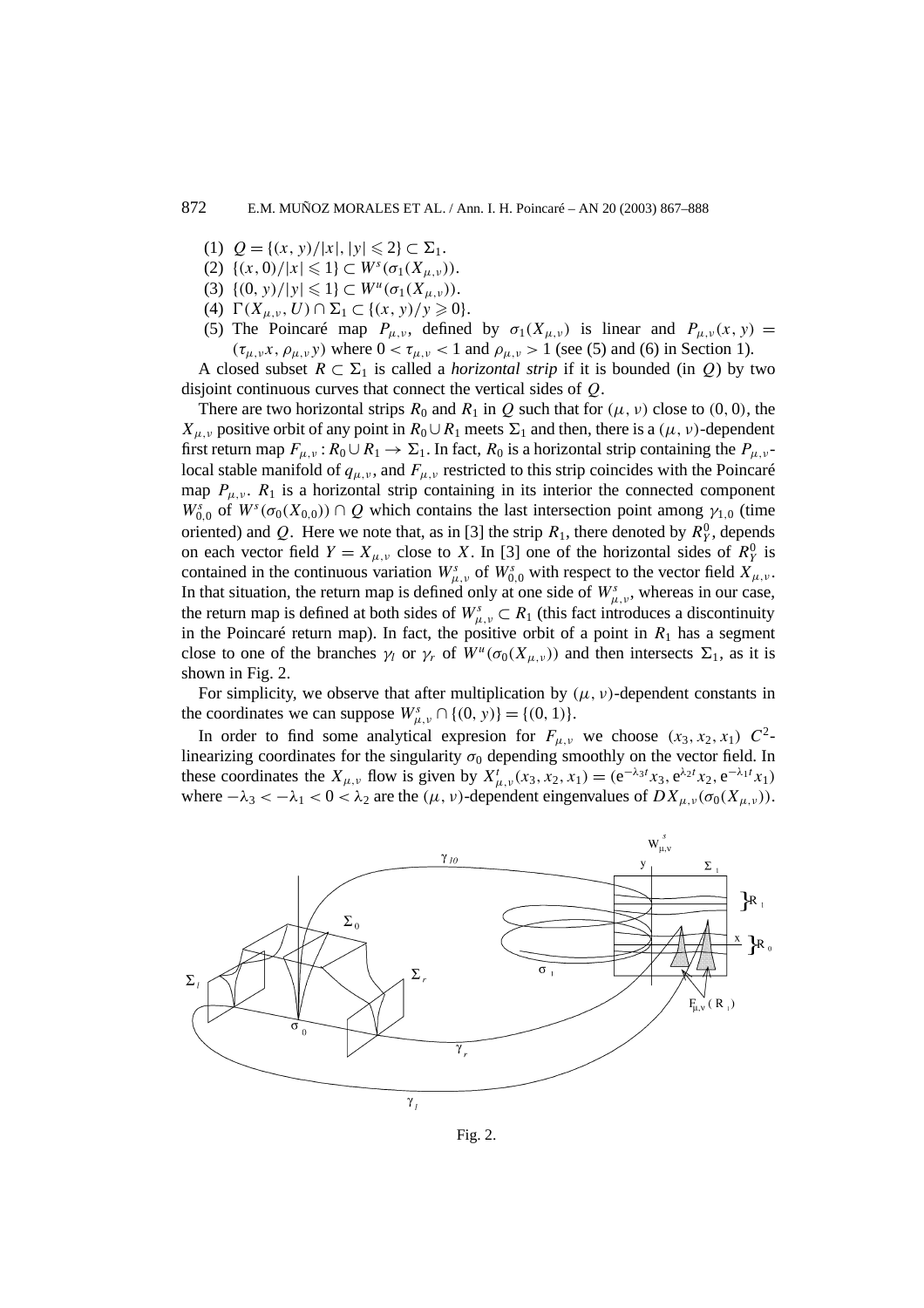Next, we take the sections  $\Sigma_0 = \{(x_3, x_2, 1)\}, \Sigma_l = \{(x_3, -1, x_1)\}$  and  $\Sigma_r = \{(x_3, 1, x_2, 1)\}$ *x*<sub>1</sub>)} (see Fig. 2), and consider the  $(\mu, \nu)$ -dependent Poincaré map  $P_1 : \Sigma_0 \setminus \{(x_3, 0, 1)\} \rightarrow$  $\Sigma_l \cup \Sigma_r$  induced by the  $X_{\mu,\nu}$  flow given by  $P_1(x_3, x_2, x_1) = (x_3 |x_2|^{\beta_{\mu,\nu}}, |x_2|/x_2, |x_2|^{\alpha_{\mu,\nu}})$ , where  $\alpha_{\mu,\nu} = \lambda_1/\lambda_2$  and  $\beta_{\mu,\nu} = \lambda_3/\lambda_2$ .

Finally, we consider the  $(\mu, \nu)$ -dependent diffeomorphisms  $P_0 : \mathcal{D}om(P_0) \subset \Sigma_1 \to \Sigma_0$ and  $P_2$ :  $\mathcal{D}om(P_2) \subset \Sigma_l \cup \Sigma_r \to \Sigma_l$  induced by the  $X_{u,v}$  flow. Then, for  $F_{u,v}$  restricted to  $R_1$  we have

$$
F_{\mu,\nu}(x, y) = (P_2 \circ P_1 \circ P_0)(x, y) = (u_{\mu,\nu}(x, y), v_{\mu,\nu}(x, y)).
$$

By using the chain rule it is inmediate that there is a positive constant *C* independent from the parameter  $(\mu, \nu)$  such that

$$
C^{-1}|x_2|^{\alpha_{\mu,\nu}-1} \leqslant |\partial_y v_{\mu,\nu}(x,y)| \leqslant C|x_2|^{\alpha_{\mu,\nu}-1},
$$
  
\n
$$
C^{-1}|x_2|^{\alpha_{\mu,\nu}-2} \leqslant |\partial_y^2 v_{\mu,\nu}(x,y)| \leqslant C|x_2|^{\alpha_{\mu,\nu}-2}.
$$
\n(1)

The following lemma, whose proof is obtained in the same way than in Lemma 1 of [3] (see also p. 695 in [7]), implies that after a  $C^2$ -change of coordinates the second component of  $F_{\mu,\nu}$  does not depend on *x*, i.e.,  $v_{\mu,\nu}(x, y) = f_{\mu,\nu}(y)$  and therefore, our study is reduced to a setting in one-dimensional dynamics.

LEMMA 1. – If  $\beta > \alpha + 1$  *then for each pair*  $(\mu, \nu)$  *small enough there exists a*  $C^2$ *invariant stable foliation*  $\mathcal{F}_{\mu,\nu}^s$  *defined on*  $\Sigma_1$  *with a*  $C^k$ -dependence on the parameter *(µ, ν).*

Using this lemma, the formula for  $P_1$  and Taylor expantion for  $P_0$  and  $P_2$ , we have that after a  $C^2$ -change of coordinates given by proyection along the leaves of  $\mathcal{F}^s_{\mu,\nu}$ , and depending  $C^k$  on the parameter  $(\mu, \nu)$ , the return map  $F_{\mu, \nu}$  can be expresed by

$$
F_{\mu,\nu}(x, y) = \begin{cases} (\tilde{\mu}_{\mu,\nu}(x, y), f_{\mu,\nu}(y)), & (x, y) \in R_1, \\ (\tau_{\mu,\nu}x, f_{\mu,\nu}(y)), & (x, y) \in R_0, \end{cases}
$$

where  $\{f_{\mu,\nu}\}\$ is the  $C^k$ -two parameter family of one-dimensional  $C^2$ -maps induced by the stable foliation  $\mathcal{F}^s_{\mu,\nu}$  defined by

$$
f_{\mu,\nu}(y) = \begin{cases} \rho_{\mu,\nu}y, & 0 \leq y \leq \rho_{\mu,\nu}^{-1}b(\mu,\nu), \\ \mu - k_{\mu,\nu}(y)(1-y)^{\alpha_{\mu,\nu}}, & a(\mu,\nu) \leq y < 1, \\ \nu - \tilde{k}_{\mu,\nu}(y)(y-1)^{\alpha_{\mu,\nu}}, & 1 < y \leq b(\mu,\nu). \end{cases}
$$

The functions  $(\mu, \nu, y) \to k_{\mu,\nu}(y)$  and  $(\mu, \nu, y) \to \tilde{k}_{\mu,\nu}(y)$  are positives, bounded and bounded away from zero (see (1)) and besides,  $C^k$  on the parameter  $(\mu, \nu)$  and  $C^2$  on  $y \in [a(\mu, \nu), 1) \cup (1, b(\mu, \nu)]$ . The extreme points  $a = a(\mu, \nu)$  and  $b = b(\mu, \nu)$  are defined by the relations

$$
\mu - k_{\mu,\nu}(a)(1-a)^{\alpha_{\mu,\nu}} = 0
$$
 and  $\nu - \tilde{k}_{\mu,\nu}(b)(b-1)^{\alpha_{\mu,\nu}} = 0$ .

Note that this relation is given to leave out those values of *y* such that  $f_{\mu,\nu}(y) < 0$ , because they are not related to  $\Gamma(X_{\mu,\nu}, U)$ , since their orbits come back to  $\Sigma_1$  at most a finite number of times, see Fig. 3.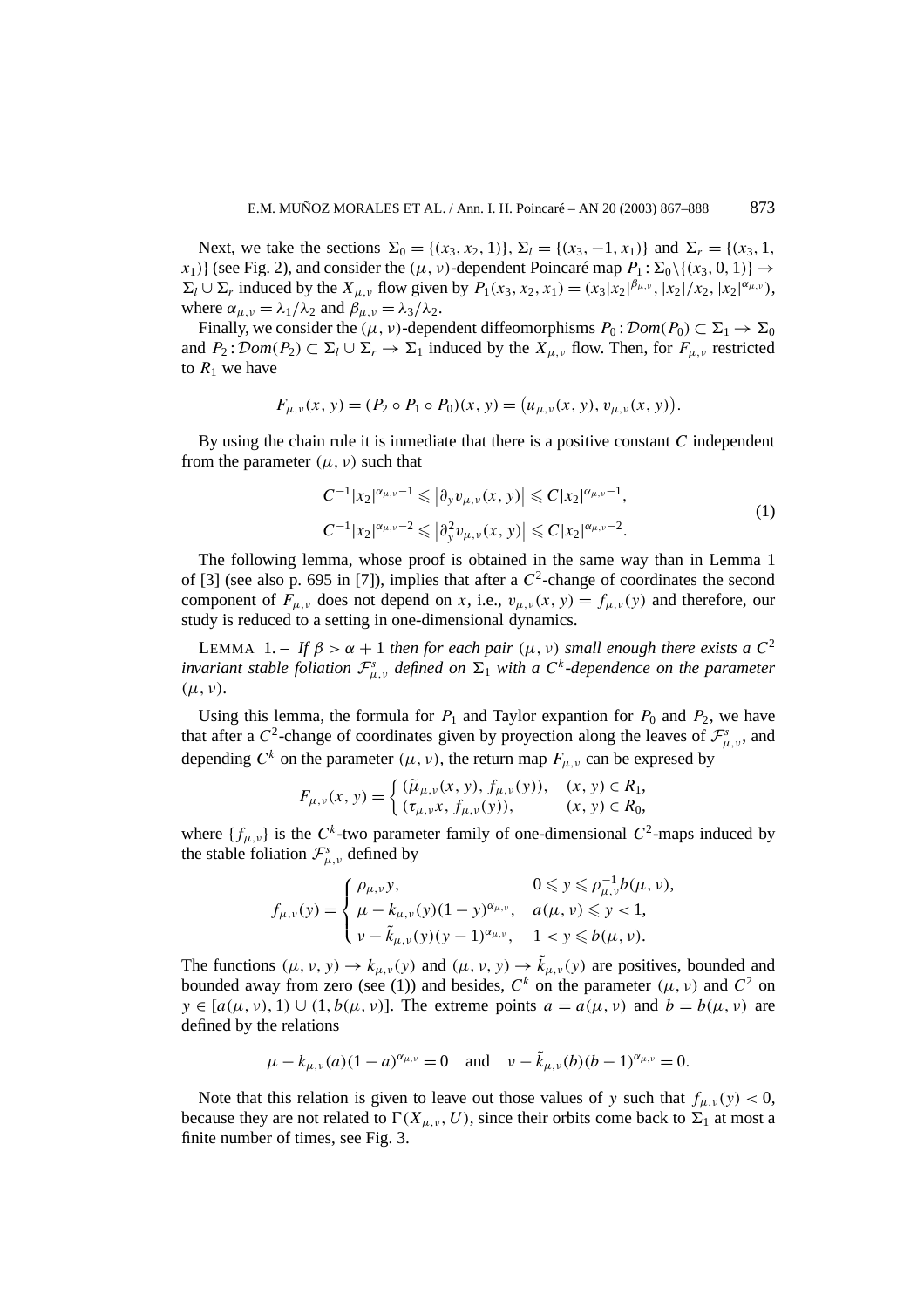

Fig. 3.

Furthermore, from (1) we conclude that there are positive constants  $K_1$  and  $K_2$ , independents from the parameter  $(\mu, \nu)$  such that

$$
K_1|1-y|^{\alpha_{\mu,\nu}-1} < |\partial_y f_{\mu,\nu}(y)| < K_2|1-y|^{\alpha_{\mu,\nu}-1},
$$
\n
$$
K_1|1-y|^{\alpha_{\mu,\nu}-2} < |\partial_y^2 f_{\mu,\nu}(y)| < K_2|1-y|^{\alpha_{\mu,\nu}-2}.
$$
\n
$$
(2)
$$

For a positive integer *n*, consider  $g_{n,\mu,\nu} = (f_{\mu,\nu}^{n+1})|_{[a,b]\setminus\{1\}}$  where  $a = a(\mu, \nu)$  and  $b = b(\mu, \nu)$ . Note that  $g_{n,\mu,\nu}$  may be not defined for every  $y \in [a, b] \setminus \{1\}$ . However, if we suppose  $\mu \le \rho_{\mu,\nu}^{-n} a$  and  $\nu \le \rho_{\mu,\nu}^{-n} b$  then a straightforward evaluation gives

$$
g_{n,\mu,\nu}(y) = \begin{cases} \rho_{\mu,\nu}^n[\mu - k_{\mu,\nu}(y)(1-y)^{\alpha_{\mu,\nu}}], & a \leq y < 1, \\ \rho_{\mu,\nu}^n[\nu - \tilde{k}_{\mu,\nu}(y)(y-1)^{\alpha_{\mu,\nu}}], & 1 < y \leq b. \end{cases}
$$

In Fig. 3(a), (b) and (c), we have been drawn the graphs of  $f_{\mu,\nu}$ ;  $f_{\mu,\nu}^{n+1}$  for  $\rho_{\mu,\nu}^n \mu < 1$ and  $\rho_{\mu,\nu}^n v < 1$ ; and the graph of  $f_{\mu,\nu}^{n+1}$  for  $1 < \rho_{\mu,\nu}^n \mu < b$  and  $1 < \rho_{\mu,\nu}^n v < b$ . In the next section our attention will be focus on the case sketched in Fig. 3(c).

The next lemma is similar to Theorem 1, p. 47 in [14], and it means that after a suitable *n*-dependent reparametrization there is a well defined limit dynamic for  $g_n$  when *n* converges to infinite. These reparametrizations will be done in neighbourhoods of some special parameters values  $\mu'_n$  and  $\nu'_n$ . In order to do that, we have the following:

CLAIM 1. – *Given n big enough, there are unique parameters*  $\mu'_n$  *and*  $\nu'_n$  *such that*  $\mu'_n$  $= v'_n$  *and*  $\rho^n_{\mu'_n, \nu'_n} \mu'_n = 1$  *hold.* 

*Proof.* – For  $\mu$  such that  $\rho_{\mu,\mu}^n \mu < 2$ , let  $w_n(\mu) = \rho_{\mu,\mu}^n \mu$ . Taking derivative we obtain, for some constant,

$$
\partial_{\mu} w_{n}(\mu) = \rho_{\mu,\mu}^{n} \left[ n \rho_{\mu,\mu}^{-1} \partial_{\mu} (\rho_{\mu,\mu}) \mu + 1 \right] \geqslant C \rho_{\mu,\mu}^{n}
$$

and then  $w_n(\mu)$  is an increasing function of  $\mu$ . Consequently, there is a unique  $\mu = \mu'_n$ such that  $\rho_{\mu'_n,\mu'_n}^n \mu'_n = 1$ .  $\Box$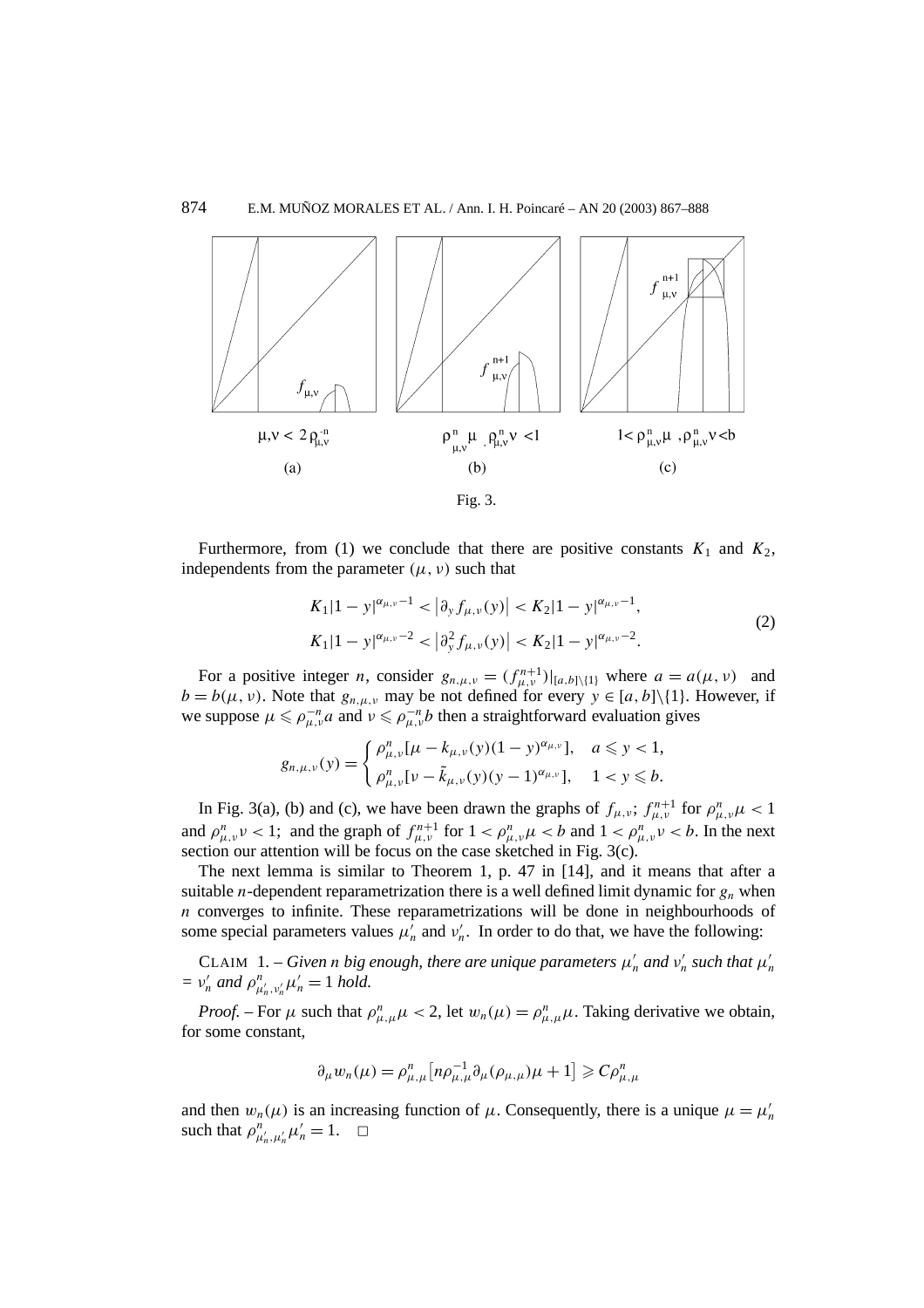LEMMA 2 (Renormalization). – *For*  $\alpha = \alpha_{0,0} = \lambda_1/\lambda_2$  and  $K = \tilde{k}_{0,0}(1)/k_{0,0}(1)$ *consider the two-parameter family*

$$
h_{\bar{\mu},\bar{\nu}}(\bar{y}) = \begin{cases} -(-\bar{y})^{\alpha} + \bar{\mu}, & \bar{y} < 0, \\ -K(\bar{y})^{\alpha} + \bar{\nu}, & 0 < \bar{y}. \end{cases}
$$

*Define*  $F(y, \mu, v) = (f_{\mu, v}(y), \mu, v)$ *, and*  $\Phi(\bar{y}, \bar{\mu}, \bar{v}) = (h_{\bar{\mu}, \bar{v}}(\bar{y}), \bar{\mu}, \bar{v})$ *. Then, for each positive integer n, there are n-dependent reparametrizations*  $\mu = \mu_n(\bar{\mu}, \bar{\nu})$ ,  $\nu = \nu_n(\bar{\mu}, \bar{\nu})$ *of the*  $(μ, ν)$ *-parameter, and*  $(μ, υ)$ *-dependent changing coordinate transformations*  $\psi_{n,\bar{u},\bar{v}}$  *such that if we consider the functions* 

$$
\phi_n(\bar{y}, \bar{\mu}, \bar{\nu}) = (\psi_{n, \bar{\mu}, \bar{\nu}}(\bar{y}), \mu_n(\bar{\mu}, \bar{\nu}), \nu_n(\bar{\mu}, \bar{\nu})),
$$
  

$$
\Phi_n = (\phi_n)^{-1} \circ F^{n+1} \circ \phi_n,
$$

*then*  $\Phi_n(\bar{y}, \bar{\mu}, \bar{\nu})$  *converges*  $C^2$  *to*  $\Phi(\bar{y}, \bar{\mu}, \bar{\nu})$  *on any compact set of*  $\mathbb{R}\setminus\{0\} \times \mathbb{R}^2$ . *Moreover, the*  $\phi_n$ -*image of a compact set*  $K \subset \mathbb{R}^3$ *, converges, for*  $n \to \infty$ *, in the*  $(y, \mu, \nu)$  *space to*  $(1, 0, 0)$ *. Furthermore, if*  $h_{n, \bar{u}, \bar{\nu}} = (\psi_{n, \bar{u}, \bar{\nu}})^{-1} \circ g_{n, \mu, \nu} \circ \psi_{n, \bar{u}, \bar{\nu}}$  *then there are positive constants*  $K_1$  *and*  $K_2$  *independent of either*  $n \in \mathbb{N}$  *and the*  $\bar{\mu}, \bar{\nu}$  *parameters, such that*

$$
K_{1}|\bar{y}|^{\alpha_{\mu,\nu}-1} < |\partial_{\bar{y}}h_{n,\bar{\mu},\bar{\nu}}(\bar{y})| < K_{2}|\bar{y}|^{\alpha_{\mu,\nu}-1},
$$
  
\n
$$
K_{1}|\bar{y}|^{\alpha_{\mu,\nu}-2} < |\partial_{\bar{y}}^{2}h_{n,\bar{\mu},\bar{\nu}}(\bar{y})| < K_{2}|\bar{y}|^{\alpha_{\mu,\nu}-2}.
$$
\n(3)

*Proof.* – Take  $n \in \mathbb{N}$ . Given  $\mu, \nu > 0$  define

$$
c_n(\mu, \nu) = (k_{0,0}(1)\rho_{\mu,\nu}^n)^{\frac{1}{1-\alpha_{\mu,\nu}}}, \quad c_n = c_n(\mu, \nu) > 0.
$$

Since  $\alpha_{\mu,\nu} > 1$  we have

$$
\rho_{\mu,\nu}^n c_n^{\alpha_{\mu,\nu-1}} = \frac{1}{k_{0,0}(1)} \quad \text{and} \quad c_n \to 0 \quad \text{as } n \to \infty. \tag{4}
$$

Now, define

$$
\bar{\mu} = c_n^{-1} \left( \rho^n_{\mu,\nu} \mu - 1 \right) \quad \text{and} \quad \bar{\nu} = c_n^{-1} \left( \rho^n_{\mu,\nu} \nu - 1 \right). \tag{5}
$$

A straightforward computation give us

$$
\partial_{\mu}\bar{\mu} = c_{n}^{-2} \left[ (n\rho_{\mu,\nu}^{n-1} \partial_{\mu}(\rho_{\mu,\nu})\mu + \rho_{\mu,\nu}^{n})c_{n} - (\rho_{\mu,\nu}^{n}\mu - 1) \partial_{\mu}c_{n} \right],
$$
  
\n
$$
\partial_{\nu}\bar{\mu} = c_{n}^{-2} \left[ n\rho_{\mu,\nu}^{n-1} \partial_{\nu}(\rho_{\mu,\nu})\nu c_{n} - (\rho_{\mu,\nu}^{n}\nu - 1) \partial_{\nu}c_{n} \right],
$$
  
\n
$$
\partial_{\mu}\bar{\nu} = c_{n}^{-2} \left[ n\rho_{\mu,\nu}^{n-1} \partial_{\mu}(\rho_{\mu,\nu})\nu c_{n} - (\rho_{\mu,\nu}^{n}\nu - 1) \partial_{\mu}c_{n} \right],
$$
  
\n
$$
\partial_{\nu}\bar{\nu} = c_{n}^{-2} \left[ (n\rho_{\mu,\nu}^{n-1} \partial_{\nu}(\rho_{\mu,\nu})\nu + \rho_{\mu,\nu}^{n})c_{n} - (\rho_{\mu,\nu}^{n}\nu - 1) \partial_{\nu}c_{n} \right],
$$
  
\n(6)

and taking  $\mu'_n$  and  $\nu'_n$  as in the claim 1, then for  $\frac{\partial(\bar{\mu}, \bar{\nu})}{\partial(\mu, \nu)} = \frac{\partial(\bar{\mu}, \bar{\nu})}{\partial(\mu, \nu)} (\mu'_n, \nu'_n)$  we obtain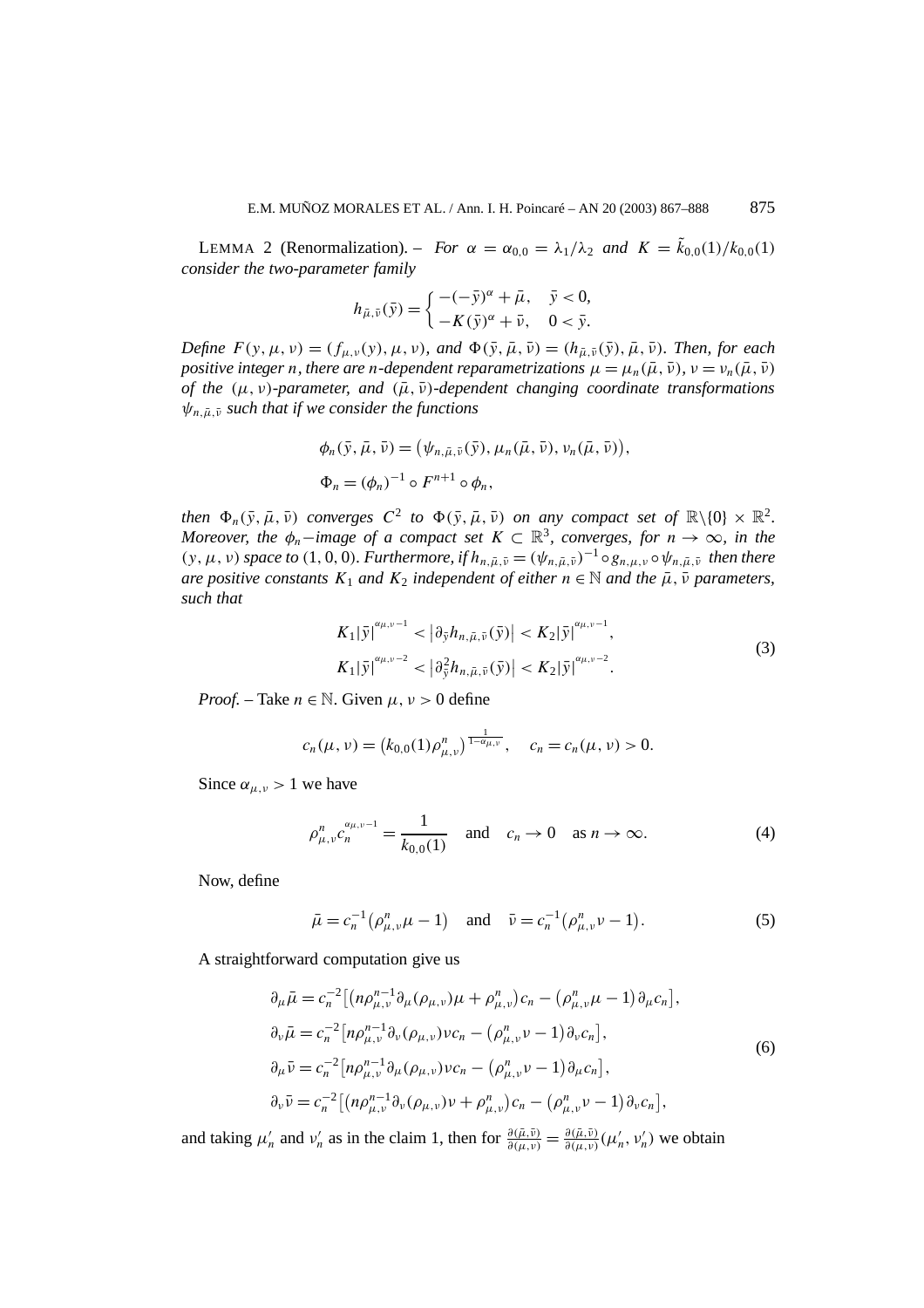876 E.M. MUÑOZ MORALES ET AL. / Ann. I. H. Poincaré – AN 20 (2003) 867–888

$$
\frac{\partial(\bar{\mu}, \bar{\nu})}{\partial(\mu, \nu)} = \frac{1}{c_n(\mu'_n, \nu'_n)} \left[ \frac{n \rho_{\mu'_n, \nu'_n}^{-1} \partial_{\mu}(\rho_{\mu, \nu}) + \rho_{\mu'_n, \nu'_n}^n}{n \rho_{\mu'_n, \nu'_n}^{-1} \partial_{\mu}(\rho_{\mu, \nu})} \frac{n \rho_{\mu'_n, \nu'_n}^{-1} \partial_{\nu}(\rho_{\mu, \nu})}{n \rho_{\mu'_n, \nu'_n}^{-1} \partial_{\nu}(\rho_{\mu, \nu}) + \rho_{\mu'_n, \nu'_n}^n} \right].
$$

From here

$$
\det\left[\frac{\partial(\bar{\mu},\bar{\nu})}{\partial(\mu,\nu)}\right] = \left(c_n(\mu'_n,\nu'_n)\right)^{-2} \rho_{\mu'_n,\nu'_n}^{2n} \left[n\rho_{\mu'_n,\nu'_n}^{-n-1}\left(\partial_{\mu}(\rho_{\mu,\nu}) + \partial_{\nu}(\rho_{\mu,\nu})\right) + 1\right]
$$

and then

$$
\left(c_n(\mu'_n, \nu'_n)\right)^2 \rho_{\mu'_n, \nu'_n}^{-2n} \det \left[\frac{\partial(\bar{\mu}, \bar{\nu})}{\partial(\mu, \nu)}\right] \approx 1.
$$

This implies  $(\mu, \nu) \rightarrow (\bar{\mu}, \bar{\nu})$  is invertible in a neighbourhood of  $(\mu'_n, \nu'_n)$ .

Now, note that for  $\|(\bar{\mu}, \bar{\nu})\| < r$ ,  $\max{\{\mu, \nu\}} < 2\rho_{\mu, \nu}^{-n}$  for *n* large enough depending on *r*. Hence the domain of the map  $(\bar{\mu}, \bar{\nu}) \rightarrow (\mu, \nu)$  converges to  $\mathbb{R}^2$ , and then  $\mu =$  $\mu_n(\bar{\mu}, \bar{\nu})$  and  $\nu = \nu_n(\bar{\mu}, \bar{\nu})$  is a well defined reparametrization in any large compact set.

Next, we define a map  $\psi_{n,\bar{u},\bar{v}}$  from R to R by  $y = \psi_{n,\bar{u},\bar{v}}(\bar{y}) = c_n\bar{y} + 1$ , where  $c_n = c_n$  $(\mu, \nu)$  ( hence  $c_n$  depends on  $\bar{\mu}$  and  $\bar{\nu}$ ), and we also define  $h_{n, \bar{\mu}, \bar{\nu}} = (\psi_{n, \bar{\mu}, \bar{\nu}})^{-1} \circ g_{n, \mu, \nu}$  $\psi_{n,\bar{\mu},\bar{\nu}}$ . From (4) and (5) and a direct evaluation we obtain

$$
h_{n,\bar{\mu},\bar{\nu}}(\bar{y}) = \begin{cases} -\frac{k_{\mu,\nu}(y)}{k_{0,0}(1)} (-\bar{y})^{\alpha_{\mu,\nu}} + \bar{\mu}, & \frac{a-1}{c_n} \leq \bar{y} < 0, \\ -\frac{\tilde{k}_{\mu,\nu}(y)}{k_{0,0}(1)} (\bar{y})^{\alpha_{\mu,\nu}} + \bar{\nu}, & 0 < \bar{y} \leq \frac{b-1}{c_n} \end{cases}
$$

and

$$
\partial_{\bar{y}} h_{n,\bar{\mu},\bar{\nu}}(\bar{y}) = \begin{cases}\n(\alpha_{\mu,\nu} \frac{k_{\mu,\nu}(y)}{k_{0,0}(1)} + \frac{\partial_y k_{\mu,\nu}(y)}{k_{0,0}(1)} c_n \bar{y})(-\bar{y})^{\alpha_{\mu,\nu}-1}, & \frac{a-1}{c_n} \leq \bar{y} < 0, \\
(-\alpha_{\mu,\nu} \frac{\tilde{k}_{\mu,\nu}(y)}{k_{0,0}(1)} - \frac{\partial_y \tilde{k}_{\mu,\nu}(y)}{k_{0,0}(1)} c_n \bar{y}) \bar{y}^{\alpha_{\mu,\nu}-1}, & 0 < \bar{y} \leq \frac{b-1}{c_n}.\n\end{cases}
$$

When *n* tends to infinite, the parameters  $\mu = \rho_{\mu,\nu}^{-n} (c_n \bar{\mu} + 1)$  and  $\nu = \rho_{\mu,\nu}^{-n} (c_n \bar{\nu} + 1)$ , and  $c_n$  go to 0, and thus, from the expression above we obtain that  $h_{n,\bar{u},\bar{v}}$  converges  $C^1$ uniformly on any compact set in the  $\bar{y}$ -space to  $h_{\bar{\mu},\bar{\nu}}$ . In a similar way  $C^2$  convergence on  $\bar{v}$  is obtained.

The  $(\bar{\mu}, \bar{\nu})$ -convergence in the  $C^0$  sense is clear from the formulas. For the  $C^1$  and  $C^2$  $(\bar{\mu}, \bar{\nu})$ -convergence we need to compute  $\partial_r(\partial_{\bar{y}}^i h_{n,\bar{\mu},\bar{\nu}}(\bar{y}))$  for  $i = 0, 1, 2$  and  $r = \bar{\mu}, \bar{\nu}$ . We will compute only  $\partial_{\bar{\mu}} h_{n,\bar{\mu},\bar{\nu}}(\bar{y})$ . The other ones go on in a similar way and we left them to the reader.

For  $\bar{y}$  < 0, a straightforward computation give us

$$
\partial_{\tilde{\mu}} h_{n,\tilde{\mu},\tilde{\nu}}(\bar{y}) = \frac{\partial_{y} k_{\mu,\nu}(y)}{k_{0,0}(1)} [\partial_{\mu} c_{n} \partial_{\tilde{\mu}} \mu + \partial_{\nu} c_{n} \partial_{\tilde{\mu}} \nu] (-\bar{y})^{\alpha_{\mu,\nu}+1} \n- \left[ \partial_{\mu} k_{\mu,\nu} (c_{n} \bar{y} + 1) \partial_{\tilde{\mu}} \mu + \partial_{\nu} k_{\mu,\nu}(y) \partial_{\tilde{\mu}} \nu \right] (-\bar{y})^{\alpha_{\mu,\nu}} \n- \frac{k_{\mu,\nu}(y)}{k_{0,0}(1)} (-\bar{y})^{\alpha_{\mu,\nu}} [\partial_{\mu} \alpha_{\mu,\nu} \partial_{\tilde{\mu}} \mu + \partial_{\nu} \alpha_{\mu,\nu} \partial_{\tilde{\mu}} \nu] \log(-\bar{y}) + 1,
$$

and for  $\bar{v} > 0$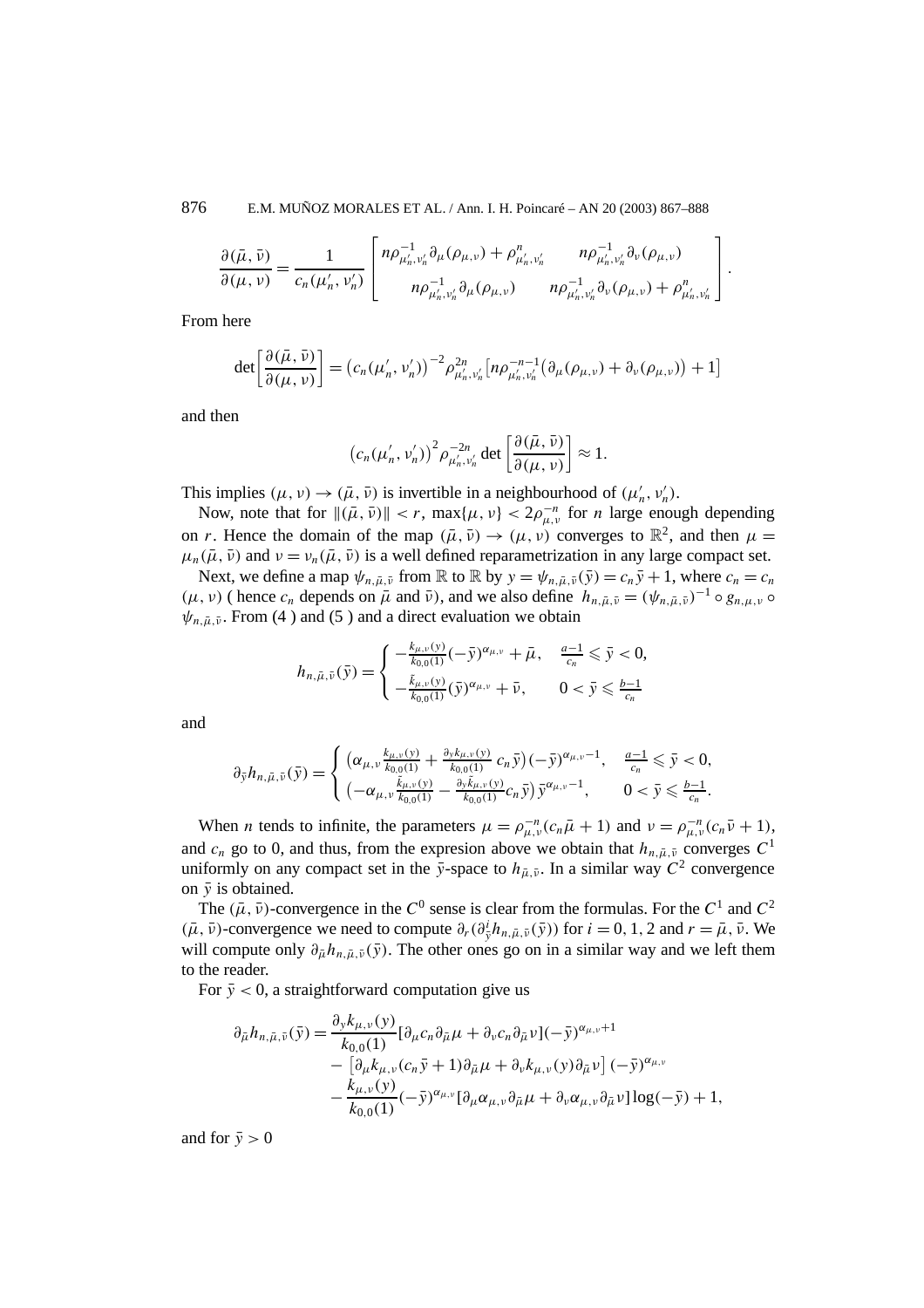E.M. MUÑOZ MORALES ET AL. / Ann. I. H. Poincaré – AN 20 (2003) 867–888 877

$$
\partial_{\tilde{\mu}} h_{n,\tilde{\mu},\tilde{\nu}}(\tilde{y}) = -\frac{\partial_{y} \tilde{k}_{\mu,\nu}(y)}{k_{0,0}(1)} [\partial_{\mu} c_{n} \partial_{\tilde{\mu}} \mu + \partial_{\nu} c_{n} \partial_{\tilde{\mu}} \nu] \tilde{y}^{\alpha_{\mu,\nu}+1} \n- \left[ \partial_{\mu} \tilde{k}_{\mu,\nu}(y) \partial_{\tilde{\mu}} \mu + \partial_{\nu} \tilde{k}_{\mu,\nu}(y) \partial_{\tilde{\mu}} \nu \right] \tilde{y}^{\alpha_{\mu,\nu}} \n- \frac{\tilde{k}_{\mu,\nu}(y)}{k_{0,0}(1)} \tilde{y}^{\alpha_{\mu,\nu}} [\partial_{\mu} \alpha_{\mu,\nu} \partial_{\tilde{\mu}} \mu + \partial_{\nu} \alpha_{\mu,\nu} \partial_{\tilde{\mu}} \nu] \log(\tilde{y}) + 1.
$$

We need to estimate  $\partial_{\mu}c_n$ ,  $\partial_{\nu}c_n$ ,  $\partial_{\bar{\mu}}\mu$  and  $\partial_{\bar{\mu}}\nu$ . A direct computation gives:

$$
\partial_{\mu} c_{n} = c_{n} \left[ \frac{1}{1 - \alpha_{\mu, \nu}} n \rho_{\mu, \nu}^{-1} \partial_{\mu} \rho_{\mu, \nu} + \frac{\partial_{\mu} \alpha_{\mu, \nu}}{(1 - \alpha_{\mu, \nu})^{2}} \log(k_{0,0} \rho_{\mu, \nu}^{n}) \right]
$$

and

$$
\partial_{\nu}c_n = c_n \left[ \frac{1}{1 - \alpha_{\mu,\nu}} n \rho_{\mu,\nu}^{-1} \partial_{\nu} \rho_{\mu,\nu} + \frac{\partial_{\nu} \alpha_{\mu,\nu}}{(1 - \alpha_{\mu,\nu})^2} \log(k_{0,0} \rho_{\mu,\nu}^n) \right].
$$

From here we see that  $\partial_{\mu}c_n = c_nU(n)$  and  $\partial_{\nu}c_n = c_nV(n)$ , where  $U(n) = np(\mu, \nu)$  +  $q(\mu, \nu)$  and  $V(n) = n\tilde{p}(\mu, \nu) + \tilde{q}(\mu, \nu)$  with  $p(\mu, \nu), q(\mu, \nu), \tilde{p}(\mu, \nu), \tilde{q}(\mu, \nu)$ bounded functions. From this and (6) we obtain

$$
\det\left[\frac{\partial(\bar{\mu}, \bar{\nu})}{\partial(\mu, \nu)}\right] = \left(\frac{\rho^n_{\mu, \nu}}{c_n}\right)^2 [1 + \theta(n)]
$$

where  $\theta(n)$  depends on  $\mu$  and  $\nu$ , and goes to zero when *n* goes to infinite. From this and the formula

$$
\frac{\partial(\mu, \nu)}{\partial(\bar{\mu}, \bar{\nu})} = \left[\frac{\partial(\bar{\mu}, \bar{\nu})}{\partial(\mu, \nu)}\right]^{-1} = \left(\det\left[\frac{\partial(\bar{\mu}, \bar{\nu})}{\partial(\mu, \nu)}\right]\right)^{-1} \left[\begin{array}{cc} \partial_{\nu}\bar{\nu} & -\partial_{\nu}\bar{\mu} \\ -\partial_{\mu}\bar{\nu} & \partial_{\mu}\bar{\mu} \end{array}\right]
$$

we obtain

$$
\partial_{\bar{\mu}}\mu = \left(\frac{c_n}{\rho_{\mu,\nu}^n}\right)^2 \frac{1}{1+\theta(n)} \partial_{\nu}\bar{\nu} \quad \text{and} \quad \partial_{\bar{\mu}}\nu = \left(\frac{c_n}{\rho_{\mu,\nu}^n}\right)^2 \frac{-1}{1+\theta(n)} \partial_{\mu}\bar{\nu},
$$

from this expresion and (6) we conclude that

$$
\partial_{\bar{\mu}} \mu \approx \frac{c_n}{\rho_{\mu,\nu}^n}
$$
 and  $\partial_{\bar{\mu}} \nu \approx \frac{c_n}{\rho_{\mu,\nu}^n}$ 

and consequently  $\partial_{\bar{\mu}} \mu$  and  $\partial_{\bar{\mu}} \nu$  go to zero when *n* goes to infinite and the  $C^1 - (\mu, \nu)$ convergence follows.

To finish the proof of lemma, for  $c_n^{-1}(a-1) \leq \bar{y} < 0$ , recalling that  $y = c_n \bar{y} + 1$  and using definition for  $h_{n,\bar{\mu},\bar{\nu}}(\bar{y})$ , we have

$$
\partial_{\bar{y}} h_{n,\bar{\mu},\bar{\nu}}(\bar{y}) = \partial_{\bar{y}} ((\psi_{n,\bar{\mu},\bar{\nu}})^{-1} \circ g_{n,\mu,\nu} \circ \psi_{n,\bar{\mu},\bar{\nu}})(\bar{y})
$$
  
\n
$$
= \rho_{\mu,\nu}^{n} \partial_{y} f_{\mu,\nu}(y)
$$
  
\n
$$
= \rho_{\mu,\nu}^{n} \frac{\partial_{y} f_{\mu,\nu}(y)}{(1 - y)^{\alpha_{\mu,\nu} - 1}} (1 - y)^{\alpha_{\mu,\nu} - 1},
$$

but then  $\partial_{\bar{y}} h_{n,\bar{\mu},\bar{\nu}}(\bar{y}) = \frac{1}{k_{0,0}(1)}$ *∂yfµ,ν (y)*  $\frac{\partial_y f_{\mu,\nu}(y)}{|1-y|^{\alpha_{\mu,\nu}-1}}|\bar{y}|^{\alpha_{\mu,\nu}-1}.$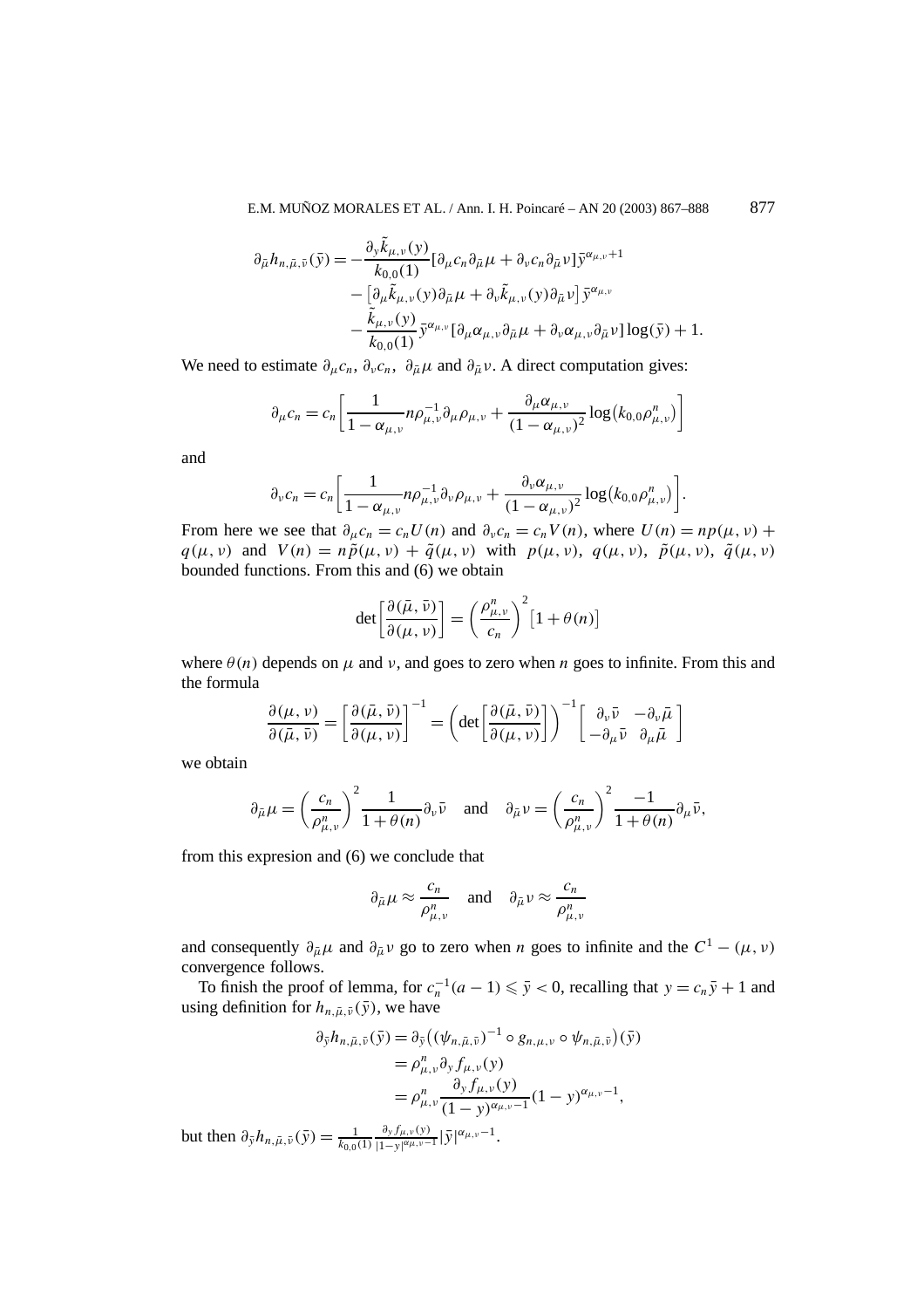The same conclusion is obtained for  $0 < \bar{y} < c_n^{-1}(b-1)$ . Now, from (2) the first inequality in the lemma follows. The same argument works for the second inequality.  $\square$ 

#### **3. Proof of the main theorem**

In this section we will prove a one dimensional version of Theorem 1 from which Theorem 1 follows.

THEOREM 2. – *For each*  $n \in \mathbb{N}$  *large enough there exists a Lebesgue positive measure set*  $E_n$  *in the*  $(\mu, \nu)$ *-parameter space such that:* 

- (1) *For every*  $(\mu, \nu) \in E_n$ , the critical values  $\rho_{\mu,\nu}^n \mu$  and  $\rho_{\mu,\nu}^n \nu$  of the function  $g_{n,\mu,\nu} = (f_{\mu,\nu})^{n+1}$  *have positive Lyapunov exponents, in other words, there exists*  $\lambda > 1$  such that  $|((g_{n,\mu,\nu})^k)'(\rho_{\mu,\nu}^n\mu)| > \lambda^k$ , and  $|((g_{n,\mu,\nu})^k)'(\rho_{\mu,\nu}^n\nu)| > \lambda^k$  for *every*  $k > 0$ *.*
- (2) *For every*  $(\mu, \nu) \in E_n$ , *both critical orbits, i.e.*  $\{((g_{n,\mu,\nu})^k)'(\rho_{\mu,\nu}^n\mu)\}_{k\in\mathbb{N}}$  *and*  ${( (g_{n,\mu,\nu})^k)'(\rho_{\mu,\nu}^n v)}_{k\in\mathbb{N}}$  *are dense subsets of the interval*  $\Theta_{\mu,\nu} = [g_{n,\mu,\nu}(\eta), \eta]$ *where*  $\eta = \max\{\rho_{\mu,\nu}^n \mu, \rho_{\mu,\nu}^n \nu\}.$

*Remark* 2. – Note that our Theorem 1 follows from Theorem 2. In fact, for each  $(\mu, \nu) \in E_n$ , the set  $Q_{\mu, \nu} = \bigcap_{T > 0} \bigcup_{t > T} X^t_{\mu, \nu}(\pi^{-1}(\Theta_{\mu, \nu}))$  is the announced attractor since  $\Theta_{\mu,\nu}$  is transitive and the foliation defining  $f_{\mu,\nu}$  is contracting.

The proof is quite long and we need to introduce some terminology. For a positive large integer *n*, define the  $\mu$ -dependent points  $p(\mu)$  and  $q(\mu)$  by the equations  $g_{n,\mu,\mu}(p(\mu)) = p(\mu) = g_{n,\mu,\mu}(q(\mu)).$ 

Note that  $a(\mu, \mu) < p(\mu) < 1 < q(\mu) < b(\mu, \mu)$ . Let  $\mu_1, \mu_2$  be defined by

 $\mu_1 = \sup \{ \mu \mid \rho_{\mu,\mu}^n \mu \leq 1 \}$  and  $\mu_2 = \inf \{ \mu \mid b(\mu,\mu) \leq \rho_{\mu,\mu}^n \mu \}.$ 

The map  $w : [\mu_1, \mu_2] \to \mathbb{R}$  defined by  $w(\mu) = \rho_{\mu,\mu}^n \mu - q(\mu)$  is continuous,  $w(\mu_1) < 0$ and  $w(\mu_2) > 0$ , hence there is a parameter value  $\mu_n \in [\mu_1, \mu_2]$  such that  $\rho_{\mu_n,\mu_n}^n \mu_n =$  $q(\mu_n)$ , see Fig. 4.

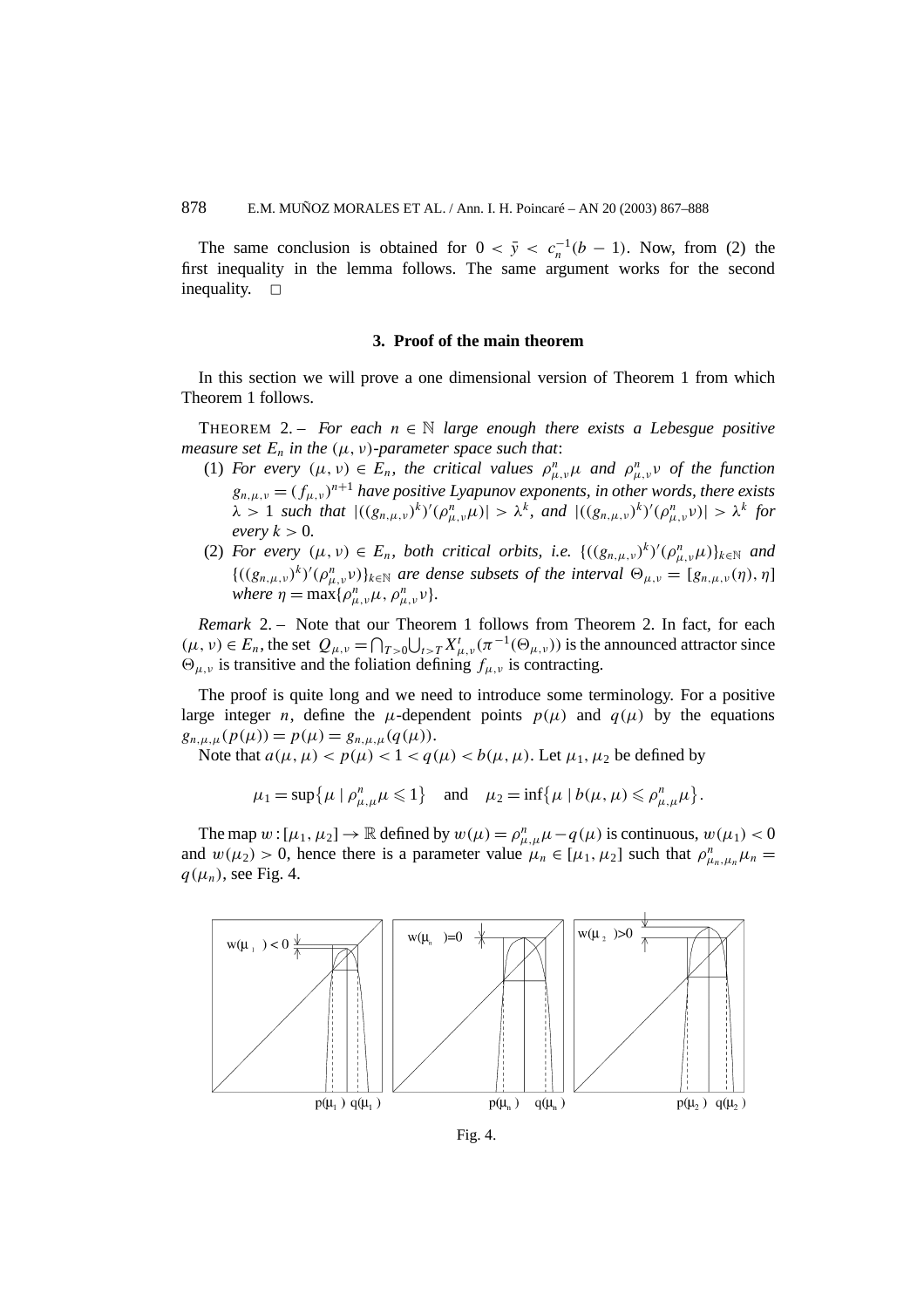From the definitions of  $p_n, q_n, \mu_n$  and  $g_{n,\mu_n,\mu_n}$ , we have that for *n* large enough we get

$$
1 - p_n = \left(\frac{k_{\mu_n, \mu_n}(p_n)}{\tilde{k}_{\mu_n, \mu_n}(q_n)}\right)^{1/\alpha} (q_n - 1)
$$

and

$$
1 - p_n = \left(\rho_{\mu_n, \mu_n}^{-n} \left[ \left( \frac{k_{\mu_n, \mu_n}(p_n)}{\tilde{k}_{\mu_n, \mu_n}(q_n)} \right)^{1/\alpha} + 1 \right] \frac{1}{k_{\mu_n, \mu_n}(p_n)} \right)^{1/(\alpha - 1)}
$$

hence, using (4)  $\frac{1-p_n}{c_n}$  and  $\frac{q_n-1}{c_n}$  are uniformly bounded. This implies that there are parameter values  $\bar{\mu}_n = \bar{\nu}_n$  and points  $\bar{q}_n = \bar{\mu}_n$ ,  $\bar{p}_n$  in the  $(\bar{y}, \bar{\mu}, \bar{\nu})$ -space, such that  $h_{n,\bar{\mu}_n,\bar{\nu}_n}(\bar{p}_n) = \bar{p}_n = h_{n,\bar{\mu}_n,\bar{\nu}_n}(\bar{q}_n).$ 

Furthermore, from the definition of  $h_{\bar{\mu},\bar{\nu}}$  we can see that there are a unique parameter value  $\bar{\mu}_{\infty} = \bar{\nu}_{\infty}$  and points  $\bar{q} = \bar{\nu}_{\infty}$  and  $\bar{p}$  such that  $h_{\bar{\mu}_{\infty},\bar{\nu}_{\infty}}(\bar{p}) = \bar{p} = h_{\bar{\mu}_{\infty},\bar{\nu}_{\infty}}(\bar{q})$  and since *h<sub>n,* $\bar{\mu}, \bar{\nu}$  converges uniformly to  $h_{\bar{\mu}, \bar{\nu}}$  on any compact set in R we conclude that  $\bar{p}_n \to \bar{p}$ ,</sub>  $\bar{q}_n \to \bar{q}$  and  $\bar{\mu}_n = \bar{\nu}_n \to \bar{\mu}_{\infty} = \bar{\nu}_{\infty}$  when  $n \to \infty$ .

For each  $\theta > 0$  consider the straight line  $L_{n,\theta}$  in the  $(\bar{\mu}, \bar{\nu})$ -plane given by

$$
L_{n,\theta} = \{(\bar{\mu}, \bar{\nu}) \mid \bar{\nu} = \theta(\bar{\mu} - \bar{\mu}_n) + \bar{\nu}_n\}.
$$

Let *m* and  $m_\theta$  be the Lebesgue measure in the  $(\bar{\mu}, \bar{\nu})$ -plane and in the straight line *Ln,θ* respectively. Using the Benedick–Carleson techniques, for *n* large (see [1], [2, Section 2], [10, Section 3], [15]) we will be able to show the existence of a *m*<sub>θ</sub> -positive measure subset  $\tilde{E}_{n,\theta}$  of  $L_{n,\theta}$ , having  $(\bar{\mu}_n, \bar{\nu}_n)$  as a density point and satisfying the requisites for Theorem 2 in the  $(\bar{\mu}, \bar{\nu})$ -parameter setting. Once we have done this, we consider  $\tilde{E}_n = \bigcup_{\theta} \tilde{E}_{n,\theta}$ . Fubini's theorem implies  $m(\tilde{E}_n) > 0$ . Now, since the reparametrization  $(\mu, \nu) \rightarrow (\bar{\mu}, \bar{\nu})$  is a diffeomorphism, we get a set  $E_n$  in the  $(\mu, \nu)$ plane satisfying the requirements of Theorem 2 because  $\psi_{n,\bar{\mu},\bar{\nu}}$  is an affine map.

Before begining the set up of the  $\tilde{E}_{n,\theta}$ , following the steps on [15] we will prove that the maximal orbits outside of a neighbourhood of the critical point, having length bigger than  $K_0$  (some  $K_0$ ) have exponential growth. This fact is established in Proposition 2 and it is a key step in order to apply Benedick–Carleson techniques. In Lemma 5 we will show that under the basic assumption  $(BA)$  the increasing in the derivative after a binding period (see definitions before Lemma 5) fully compensates the small factor introduced in the derivative by the orbit point of the critical value passing close to the critical point. As a consequence, we can establish via an inductive argument conditions (condition (FA), given before Proposition 3) to guarantee the exponential growing of the derivatives at the critical values. This is stated in Proposition 3.

To prove that the maximal orbits outside of a neighbourhood of the critical point have exponential growth we follow [15]. The nonsymmetry of the invariant interval is the main difference here.

LEMMA 3. – *There exists a constant*  $C > 0$  *such that, for every small*  $\delta_0$  *there are constants*  $\lambda_1 = \lambda_1(\delta_0) > 1, N_1 = N_1(\delta_0), K_0 = K_0(\delta_0)$  *and*  $a_1 = a_1(\delta_0)$  *satisfying the following property: For every*  $n > N_1$ , *for every*  $(\bar{\mu}, \bar{\nu})$  *such that*  $|(\bar{\mu}, \bar{\nu}) - (\bar{\mu}_n, \bar{\nu}_n)| < a_1$ , and  $\bar{y}$  such that  $|h_{n,\bar{\mu},\bar{\nu}}^i(\bar{y})|\geqslant \delta_0$ ,  $i=0,\ldots,k-1$ , but  $|h_{n,\bar{\mu},\bar{\nu}}^k(\bar{y})|<\delta_0$ , then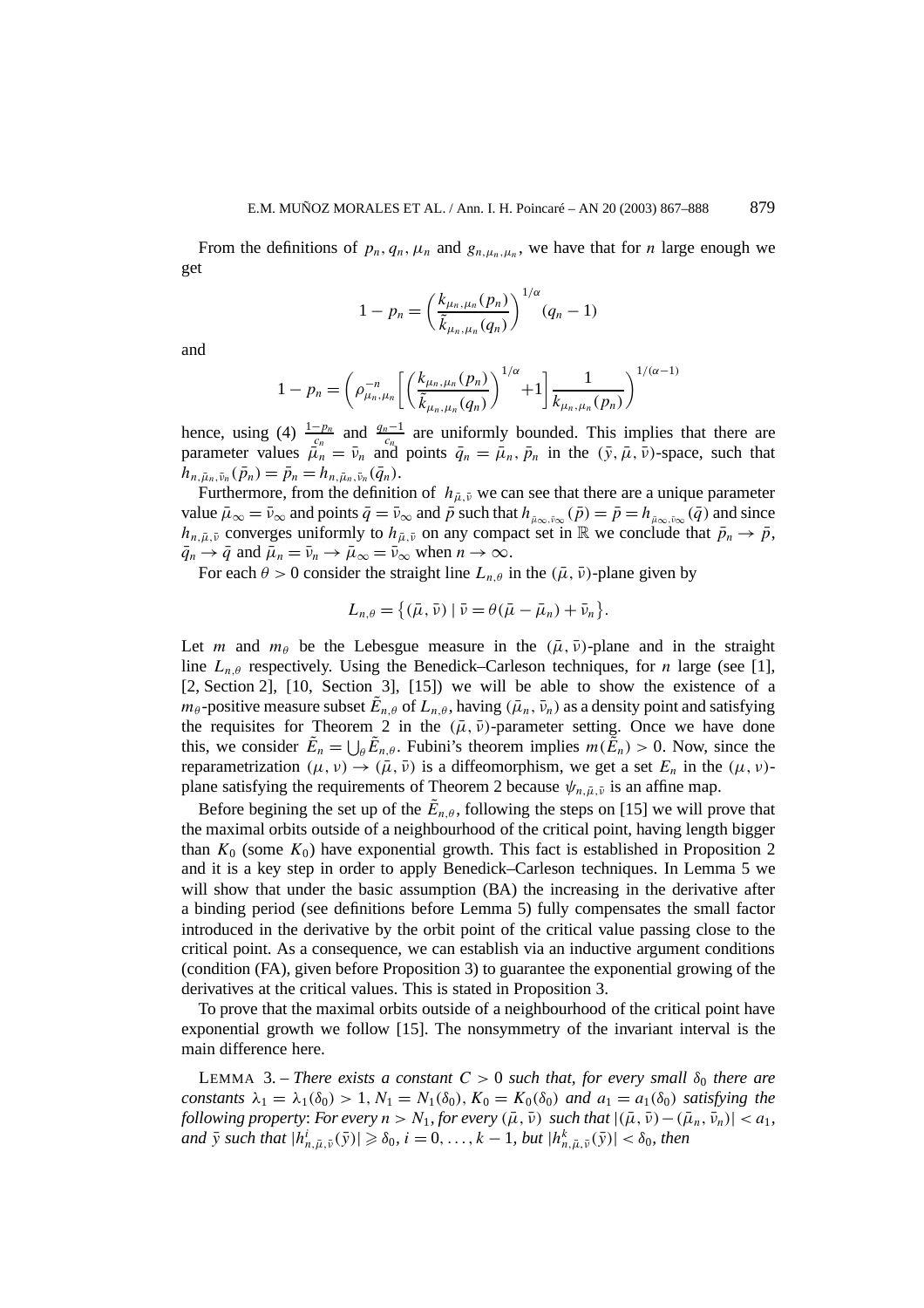880 E.M. MUÑOZ MORALES ET AL. / Ann. I. H. Poincaré – AN 20 (2003) 867–888

$$
\left| \left( h_{n,\bar{\mu},\bar{\nu}}^k \right)'(\bar{y}) \right| > \begin{cases} C & \text{if } k < K_0, \\ \lambda_1^k & \text{if } k \geqslant K_0. \end{cases}
$$

*Proof.* – Given  $\varepsilon > 0$  small,  $0 < \delta_0 < \frac{1}{2} \min\{|p|, q\}$  and  $k \in \mathbb{N}$ , let  $W = [p - \varepsilon, q + \frac{1}{2} \min\{|p|, q\}$  $\varepsilon$ ]\(- $\delta_0$ ,  $\delta_0$ ),  $U_k(\bar{\mu}, \bar{\nu}) = {\bar{y} \in W \mid h^i_{\bar{\mu}, \bar{\nu}}(\bar{\tilde{y}}) \in W, i = 0, ..., k}$  and  $U_k(n, \bar{\mu}, \bar{\nu}) = {\bar{y} \in W \mid h^i_{\bar{\mu}, \bar{\nu}}(\bar{\tilde{y}}) \in W}$  $W/h_{n,\bar{\mu},\bar{\nu}}^i(\bar{y}) \in W, i = 0, \ldots, k$ .

The set  $\Delta = \bigcap_{k \geq 0} U_k(\bar{\mu}_{\infty}, \bar{\nu}_{\infty})$  is compact,  $h_{\bar{\mu}_{\infty}, \bar{\nu}_{\infty}}$ -invariant, without sinks (Singer's Theorem), its periodic points are hyperbolic (Minimum Principle) and away from the critical point. From Mañé's Theorem [8] (see also Misiurewicz's Theorem in the same reference), we have that  $\Delta$  is hyperbolic. This means that there are constants  $\tilde{C} > 0$  and  $\lambda > 1$  such that for every  $\bar{y} \in \Delta$  and  $k \in \mathbb{N}$  we have  $|(h_{\bar{\mu}_{\infty}, \bar{\nu}_{\infty}}^k)'(\bar{y})| \geq \tilde{C} \lambda^k$ . From this we can conclude that there are constants  $\lambda_1 > 1$ ,  $k_0$ ,  $N_1$  and  $a_1$  depending on  $\delta_0$ , and an open neighbourhood *V* of  $\Delta$  such that for every  $k \ge k_0$ ,  $n \ge N_1$  and  $(\bar{\mu}, \bar{\nu})$  satisfying  $|(\bar{\mu}, \bar{\nu}) - (\bar{\mu}_n, \bar{\nu}_n)| < a_1$  then

$$
\forall \bar{y}, \ h_{n,\bar{\mu},\bar{\nu}}^i(\bar{y}) \in V, \ 0 \leq i < k - 1 \quad \Rightarrow \quad \left| \left( h_{n,\bar{\mu},\bar{\nu}}^k \right)'(\bar{y}) \right| \geq \lambda_1^k. \tag{7}
$$

Note that we can take  $k_0 = \min\{k \mid \tilde{C} \lambda^k > 1\}$  and  $1 < \lambda_1 < \lambda(\tilde{C})^{1/k_0}$ .

Furthermore, since  $U_{k+1}(\bar{\mu}_{\infty}, \bar{\nu}_{\infty}) \subset U_k(\bar{\mu}_{\infty}, \bar{\nu}_{\infty})$  for  $a_1$  small enough and  $N_1$  large, there is a  $k_1$  (depending only on  $\delta_0$ ) such that  $U_{k_1}(n, \bar{\mu}, \bar{\nu}) \subset V \cap W$ . Let  $\bar{y} \in [p - \bar{\nu}]$  $\varepsilon, q + \varepsilon$ ]\*V* (and hence  $\bar{y} \notin U_{k_1}(n, \bar{\mu}, \bar{\nu})$ ), then there exists a time  $j < k_1$  such that  $|h_{n,\bar{\mu},\bar{\nu}}^j(\bar{y})| < \delta_0$ . Let consider  $K_0 = k_0 + k_1$  and  $C = \frac{1}{2} \min\{\frac{|p|}{q}, \frac{q}{|p|}\}\)$ . We have the following claim: If  $\bar{y}$  is such that for some  $i \leq K_0$  and  $|h_{n,\bar{\mu},\bar{\nu}}^i(\bar{y})| < \delta_0$  then

$$
\left| \left( h_{n,\bar{\mu},\bar{\nu}}^{i} \right)'(\bar{y}) \right| \geqslant C. \tag{8}
$$

In fact, the Minimum Principle applied to  $h = h_{\bar{\mu}_{\infty}, \bar{\nu}_{\infty}}$  gives that  $|(h^i)'(\bar{y})| > \frac{3}{2}C$ , indeed, suppose that for some  $\bar{y}$ ,  $|h^{i}(\bar{y})| < \delta_0$  and  $|(h^{i})'(\bar{y})| < \frac{3}{2}C$ . Let  $[\bar{y}_1, \bar{y}_2]$  be the small interval containing  $\bar{y}$  such that  $\bar{y}_1$  and  $\bar{y}_2$  are local extremes of  $h^i$ . From the choice of *C* and  $\delta_0$  we have that the map  $\bar{y} \to |(h^i)'(\bar{y})|$  has a minimun in  $(\bar{y}_1, \bar{y}_2)$  but, by the Minimun Principle this is not possible. Taking  $a_1$  small enough and  $N_1$  large the claim follows.

Now, let  $\bar{y}$  be as in the statement of the lemma, then for a suitable choice of *m*, indeed  $m = \min\{\{k\} \cup \{i/h_{n,\bar{\mu},\bar{\nu}}^i(\bar{y}) \notin V\}\}$  we have that  $h_{n,\bar{\mu},\bar{\nu}}^m(\bar{y}) \notin U_{k_1}(n, \bar{\mu}, \bar{\nu})$  and then  $j = k - m < k_1$ . Applying the chain rule, (7) and (8) we obtain

$$
\left| (h_{n,\bar{\mu},\bar{\nu}}^k)'(\bar{y}) \right| \geq \begin{cases} C & \text{if } m < k_0, \\ |(h_{n,\bar{\mu},\bar{\nu}}^j)'_{(h_{n,\bar{\mu},\bar{\nu}}^m(\bar{y}))}||(h_{n,\bar{\mu},\bar{\nu}}^m)'(\bar{y})| & \text{if } m \geq k_0, \\ C\lambda_1^m & \text{if } m < k_0, \\ C\lambda_1^m & \text{if } m \geq k_0. \end{cases}
$$

Thus, for  $k_0$  large enough we obtain (by decreasing  $\lambda_1$ ), a new constant  $\lambda_1 > 1$  such that

$$
|(h_{n,\bar{\mu},\bar{\nu}}^k)'(\bar{y})| \geqslant \begin{cases} C & \text{if } k < K_0, \\ \lambda_1^k & \text{if } k \geqslant K_0. \end{cases} \square
$$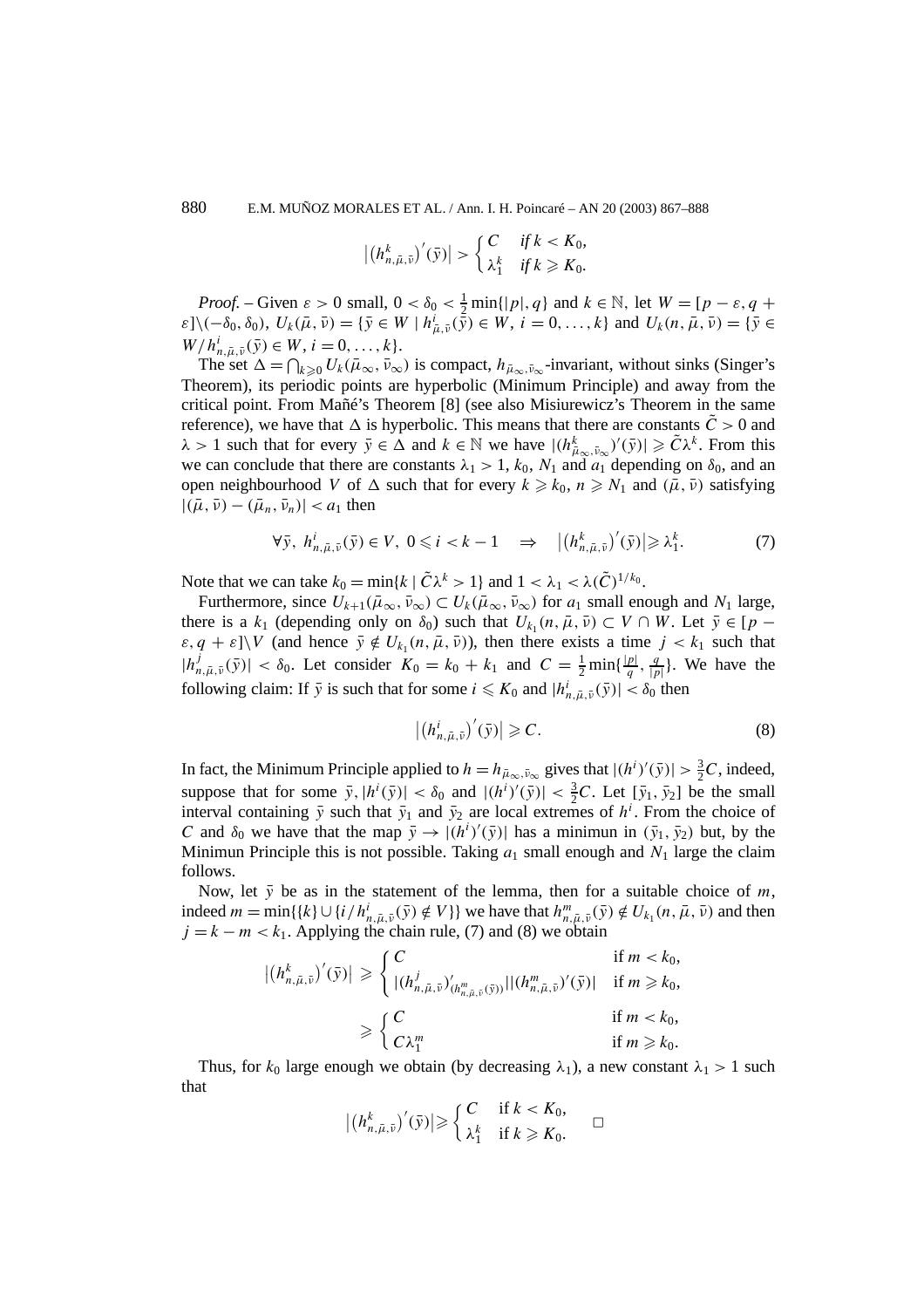LEMMA 4. – *Given*  $δ_0$  *small enough and*  $C > 0$  *there exists*  $λ_2 > 1$ *, not depending on δ*<sub>0</sub>*, with the following property: for*  $δ < δ$ <sub>0</sub> *there are*  $N_2 = N_2(δ) ∈ ℕ$  *and*  $a_2 = a_2(δ) > 0$ *such that for every*  $n > N_2$ , *for any*  $(\bar{\mu}, \bar{\nu})$  *with*  $|(\bar{\mu}, \bar{\nu}) - (\bar{\mu}_n, \bar{\nu}_n)| < a_2$ , and  $\bar{\nu}$ ,  $\delta \leqslant |\bar{y}| < \delta_0$ , there is  $l = l(a_2, \bar{y}, \delta_0)$  such that  $|h_{n,\bar{\mu},\bar{v}}^j(\bar{y})| > \delta_0$  for  $j = 1, ..., l$  and  $|(h_{n,\bar{\mu},\bar{\nu}}^l)'(\bar{y})| > \lambda_2^l$ . Furthermore, there are constants  $L = L(\delta_0)$  and  $M = M(\delta, \delta_0)$  such *that*  $L < l < M$  *and besides*  $C\lambda_2^L > 1$ *.* 

*Proof.* – Let define  $M_{\varepsilon} = M_{\varepsilon}(n, \bar{\mu}, \bar{\nu}) = \max\{|(h_{n, \bar{\mu}, \bar{\nu}})'(x)|: p_n - \varepsilon \leq x \leq p_n + \varepsilon\}$  and  $m_{\varepsilon} = m_{\varepsilon}(n, \bar{\mu}, \bar{\nu}) = \min\{[(h_{n, \bar{\mu}, \bar{\nu}})'(x)|: p_n - \varepsilon \leqslant x \leqslant p_n + \varepsilon\}.$  When *n* tends to infinite, *h<sub>n,* $\bar{\mu}$ , $\bar{\nu}$  converges uniformly on compact sets to  $h_{\bar{\mu},\bar{\nu}}$  and thus, given  $\zeta > 0$ , there are</sub> constants  $\tau > 0$ ,  $\bar{\varepsilon} > 0$  and  $N_2 \in \mathbb{N}$  such that  $|(\bar{\mu}, \bar{\nu}) - (\bar{\mu}_{\infty}, \bar{\nu}_{\infty})| < \tau$ ,  $\varepsilon < \bar{\varepsilon}$ ,  $n \ge N_2 \Rightarrow$  $1-\zeta < m_{\varepsilon}/M_{\varepsilon} < 1.$ 

From this, and since  $\alpha = \alpha_{\mu,\nu} \approx \alpha_{0,0}$ , we can choose constants  $a_2 > 0$ ,  $\varepsilon > 0$ ,  $N_2 \in \mathbb{N}$ and  $\lambda > 1$ , such that  $n \geq N_2$ ,  $|(\bar{\mu}, \bar{\nu}) - (\bar{\mu}_n, \bar{\nu}_n)| < a_2 \Rightarrow m_{\varepsilon} M_{\varepsilon}^{(1-\alpha)/\alpha} > \lambda > 1$ . Note that *λ* is independent of *δ*<sub>0</sub>. Next, let *δ*<sub>0</sub> be a small positive constant and fix *δ*,  $0 < δ < δ_0$ . Write  $h = h_{n,\bar{\mu},\bar{\nu}}$ . Given  $\bar{y}, \delta \leq \bar{y} \leq \delta_0$ , let *l* be the first positive integer such that  $h^l(h^2(\bar{y})) > p_n + \varepsilon$ . Notice that from the uniform convergence of  $h_{n,\bar{\mu}_n,\bar{\nu}_n}$  to  $h_{\bar{\mu}_\infty,\bar{\nu}_\infty}$ , there are constants  $N_2 \in \mathbb{N}$ ,  $L = L(\delta_0)$  and  $M = M(\delta, \delta_0)$  such that for  $n \ge N_2$  we have  $L < l < M$ . We also observe that for  $N_2$  large and  $a_2$  small enough we can get  $|h(0^{\pm}) - q_n| + |h^l(h(q_n)) - p_n|$  as small as we want because  $h_{n, \bar{\mu}_n, \bar{\nu}_n}(q_n) = p_n$ , where  $h(0^{\pm}) = \lim_{\bar{v} \to 0^{\pm}} h(\bar{v}).$ 

Now, using the above comments, the chain rule, the mean value theorem and constants  $K_1$  and  $K_2$  given by inequality (3) in the renormalization lemma, we obtain the following estimates:

$$
\varepsilon < h^l(h^2(\bar{y})) - p_n
$$
\n
$$
\leqslant |h^l(h^2(\bar{y})) - h^l(h^2(0^{\pm}))| + |h^l(h^2(0^{\pm})) - h^l(h(q_n))| + |h^l(h(q_n)) - p_n|
$$
\n
$$
\leqslant M_{\varepsilon}^l C_2 K_2 |\bar{y}|^{\alpha} + M_{\varepsilon}^l C_2 |h(0^{\pm}) - q_n| + |h^l(h(q_n)) - p_n|,
$$

where  $C_2$  is a positive constant close to  $|(h_{\mu_\infty,\bar{\nu}_\infty})'(q)|$ . Solving this inequality for  $|\bar{y}|$  we obtain

$$
|\bar{y}| > \left\{ \frac{1}{M_{\varepsilon}^l C_2 K_2} \left[ \varepsilon - M_{\varepsilon}^l C_2 | h(0^{\pm}) - q_n| - |h^l(h(q_n)) - p_n| \right] \right\}^{1/\alpha}.
$$

Furthermore, for a positive constant  $C_1$  close to  $|(h_{\bar{\mu}_{\infty},\bar{\nu}_{\infty}})'(q)|$  we also have  $|(h^{l+2})'(\bar{y})| \geq$  $m_{\varepsilon}^l C_1 K_1 |\bar{y}|^{\alpha-1}$  and then,

$$
|(h^{l+2})'(\bar{y})| \geq m_{\varepsilon}^l C_1 K_1 K_2^{\frac{1-\alpha}{\alpha}} \left\{ \frac{\varepsilon}{M_{\varepsilon}^l C_2} - |h(0^{\pm}) - q_n| - \frac{|h^l (h(q_n)) - p_n|}{M_{\varepsilon}^l C_2 K_2} \right\}^{\frac{\alpha-1}{\alpha}}.
$$

Now, if we consider  $\bar{\mu} = \bar{\mu}_n$ ,  $\bar{\nu} = \bar{\nu}_n$  and *L* large (this last condition occurs with  $\delta_0$ small), then for some  $\lambda_1 > 1$  the above inequality and the choice of  $\varepsilon$  leads us to

$$
\begin{aligned} \left| \left( h^{l+2} \right)'(\bar{y}) \right| &\geq \left( m_{\varepsilon} M_{\varepsilon}^{\frac{1-\alpha}{\alpha}} \right)^l \varepsilon^{\frac{\alpha-1}{\alpha}} K_2^{\frac{1-\alpha}{\alpha}} C_1 C_2^{\frac{1-\alpha}{\alpha}} K_1 \\ &\geq \bar{C} \lambda^l, \quad \text{with } \bar{C} = \varepsilon^{\frac{\alpha-1}{\alpha}} K_2^{\frac{1-\alpha}{\alpha}} C_1 C_2^{\frac{1-\alpha}{\alpha}} K_1 \\ &\geq \lambda_1^{l+2}. \end{aligned}
$$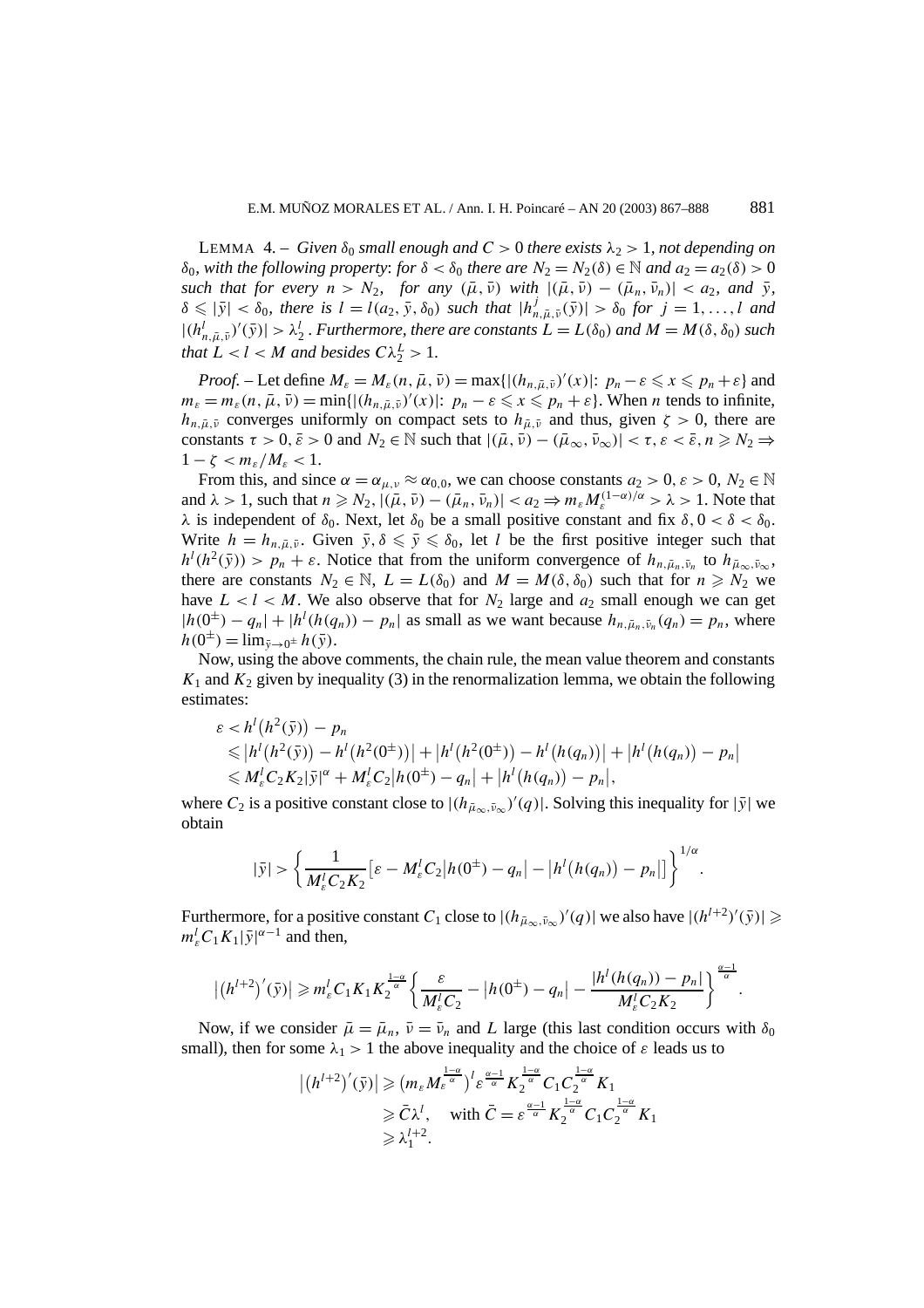Since  $L < l < M$ , taking  $a_2$  small enough, we can find  $\lambda_2$ ,  $1 < \lambda_2 < \lambda_1$ , independent of  $\delta_0$ , such that for  $(\bar{\mu}, \bar{\nu})$  with  $|(\bar{\mu}, \bar{\nu}) - (\bar{\mu}_n, \bar{\nu}_n)| < a_2$  then  $|({h}^{l+2})'(\bar{y})| \geq \lambda_2^{l+2}$ . Finally, given any positive constant *C* we can choose  $\delta_0$  small enough to obtain  $C\lambda_2^L > 1$ . This ends the proof of the lemma.  $\Box$ 

**PROPOSITION** 2. – *There exist*  $K_0 \in \mathbb{N}$ ,  $C > 0$  *and*  $\lambda_0 > 1$  *satisfying the following property: For every*  $\delta > 0$  *small enough, there exist*  $a_0 = a_0(\delta)$  *and*  $N_0 = N_0(\delta)$  *such that* for every  $n > N_0$ ,  $(\bar{\mu}, \bar{\nu})$  with  $|(\bar{\mu}, \bar{\nu}) - (\bar{\mu}_n, \bar{\nu}_n)| < a_0$ , and  $\bar{y}$  such that  $|h_{n, \bar{\mu}, \bar{\nu}}^i(\bar{y})| \geq \delta$ *for*  $i = 0, \ldots, k - 1$  *but*  $|h_{n, \bar{\mu}, \bar{\nu}}^k(\bar{y})| < \delta$ , we have

$$
\left| \left( h_{n,\bar{\mu},\bar{\nu}}^k \right)'(\bar{y}) \right| \geqslant \begin{cases} C & \text{if } k < K_0, \\ \lambda_0^k & \text{if } k \geqslant K_0. \end{cases}
$$

*Proof.* – Take  $C > 0$  as in Lemma 3 and take  $\delta_0 > 0$  small enough so that Lemma 4 is true for the pair  $(C, \delta_0)$ . Let  $\lambda_1 = \lambda_1(\delta_0)$ ,  $a_1(\delta_0)$ ,  $N_1(\delta_0)$ ,  $K_0 = K_0(\delta_0)$ and  $L = L(\delta_0)$  as in Lemma 3 applied to the pair  $(C, \delta_0)$ . Given  $\delta < \delta_0$ , let  $\lambda_2$ ,  $a_2(\delta)$  and  $N_2(\delta)$  be determined by Lemma 4 applied to the pair  $(C, \delta_0)$ . Define  $a_0 = \min\{a_1(\delta_0), a_2(\delta)\}\$  and  $N_0 = \max\{N_1(\delta_0), N_2(\delta)\}\$ . Let  $n > N_0$  and  $(\bar{\mu}, \bar{\nu})$  with  $|(\bar{\mu}, \bar{v}) - (\bar{\mu}_n, \bar{v}_n)| < a_0$ . Write  $h = h_{n, \bar{\mu}, \bar{v}}$ , and let  $\bar{y}$  be as in the statement of the proposition. We consider two possibilities: (i)  $\delta \leq |\bar{y}| < \delta_0$  and (ii)  $\delta_0 \leq |\bar{y}|$ . In the first one we decompose the orbit block  $\{h^i(\bar{y})\}_{i=0}^{i=k}$  in blocks  $\{\bar{y} = y_0, h(y_0), \ldots, h^{l_0}(y_0) =$  $x_0$ , { $h(x_0),..., h^{k_0}(x_0) = y_1$ }, { $h(y_1),..., h^{l_1}(y_1) = x_1$ }, { $h(x_1),..., h^{k_1}(x_1) = y_2$ },  ${h(y_2), \ldots, h^{l_2}(y_2) = x_2}, \ {h(x_2), \ldots, h^{k_2}(x_2) = y_3}, \ldots, {h(y_w), \ldots, h^{l_w}(y_w) = x_w},$  ${h(x_w), \ldots, h^{k_w}(x_w) = h^k(\bar{y})}$ , where  $l_i \geq L$  and  $k_i$  are inductively defined by applying Lemmas 4 and 3 to  $y_i$  and  $x_i$  respectively. Let  $k_{i_1}, \ldots, k_{i_r}$  be the integers satisfying  $k_{i_j} \geq K_0$ , and rewrite those integers  $k_i$  such that  $k_i < K_0$  as  $s_0, s_1, \ldots, s_{u-1}$  preserving the appearance order  $l_0 \lt k_0 \lt l_1 \lt k_1 \lt \cdots \lt l_w \lt k_w$ , that is,  $s_0$  is the first integer  $k_i$ such that  $k_i < K_0$ ,  $s_1$  is the second one and so on. It is clear that  $u \leqslant w$ ,  $s_i < K_0$  and  $k = (l_0 + s_0) + \cdots + (l_{u-1} + s_{u-1}) + l_u + \cdots + l_w + k_{i_1} + \cdots + k_{i_r}$ . Applying the chain rule, Lemmas 3 and 4 and after some rearrangement, we obtain

$$
|(h^k)'(\bar{y})| \geqslant (\lambda_2^{l_0}C) \cdots (\lambda_2^{l_{u-1}}C)\lambda_2^{l_u+\cdots+l_w}\lambda_1^{k_{i_1}+\cdots+k_{i_r}}.
$$

From Lemma 4 we have that if  $l > L$  then  $C\lambda_2^L > 1$ , and we obtain  $\lim_{\lambda \to 1^+} l \log(\lambda_2/\lambda) =$  $l \log \lambda_2$  >  $- \log C = \lim_{\lambda \to 1^+} \log(\lambda^{K_0}/C)$ , and consequently we can take  $\lambda_0$ ,  $1 < \lambda_0$  < min{ $\lambda_1, \lambda_2$ } such that if  $l > L$  then  $C\lambda_2^l > \lambda_0^{l+K_0}$ . In particular, for  $l_i > L$  and since  $s_i < K_0, i = 0, \ldots, u - 1$ , we have  $C\lambda_2^{l_i} > \lambda_0^{l_i + s_i}$ , and then  $|(h^k)'(\bar{y})| \geq \lambda_0^k$ .

Note that if  $k < K_0$  then  $k_1 = k$  and in this case we have  $|(h^k)'(\bar{y})| \geq c$ .

Finally, if  $\delta_0 \leq |\bar{y}|$ , the same arguments as in the  $\delta \leq |\bar{y}| \leq \delta_0$  case work, the only difference here is that we do not have the first block  $\{\bar{y} = y_0, h(y_0), \ldots, h^{l_0}(y_0) = x_0\},\$ and the second one must be changed by  $\{\bar{y} = x_0, h(x_0), \ldots, h^{k_0}(x_0) = y_1\}$ . This ends the proof of proposition.  $\square$ 

Given  $(\bar{\mu}, \bar{\nu}) \in L_{n,\theta} = \{(\bar{\mu}, \bar{\nu})/\bar{\nu} = \theta(\bar{\mu} - \bar{\mu}_n) + \bar{\mu}\}$  set  $h_{\bar{\mu}} = h_{n,\bar{\mu},\bar{\nu}}$ . For a small  $\gamma > 0$ , let define  $\tilde{E}_{n,\theta}(\gamma) \subset L_{n,\theta}$  as the set of parameters  $(\bar{\mu},\bar{\nu})$  satisfying the following basic assumption:

$$
|h_{\bar{\mu}}^{j}(\bar{\mu})| \ge e^{-\gamma j} \quad \text{and} \quad |h_{\bar{\mu}}^{j}(\bar{\nu})| \ge e^{-\gamma j} \quad \forall j \ge 1. \tag{BA}
$$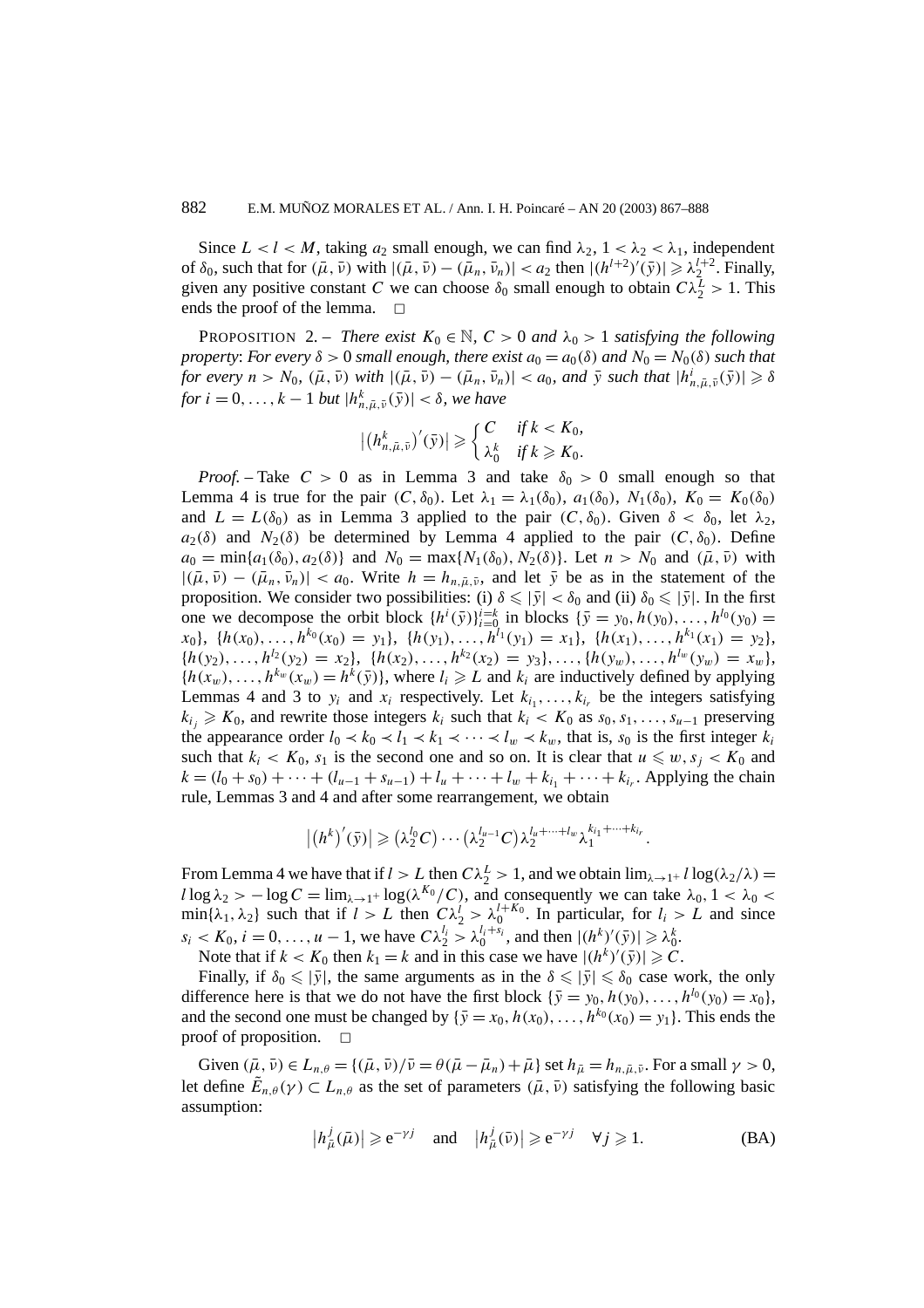Let  $\beta > 0$ ,  $(\bar{\mu}, \bar{\nu}) \in \tilde{E}_{n,\theta}(\gamma)$ , and  $\delta > 0$  small. For a positive integer *k* such that  $|h^k_{\bar{\mu}}(\bar{\mu})| \leq \delta$ , define the *binding period* associated to the parameter  $(\bar{\mu}, \bar{\nu})$  for the return  $h^k_{\bar{\mu}}(\bar{\mu})$  of the critical value  $\bar{\mu}$  as the maximal interval  $[k+1, k+s]$  such that for  $1 \leqslant j \leqslant s$ 

$$
\left| h_{\bar{\mu}}^{k+j}(\bar{\mu}) - h_{\bar{\mu}}^{j-1}(\bar{\mu}) \right| < e^{-\beta j}, \quad \text{if } h_{\bar{\mu}}^k(\bar{\mu}) < 0,
$$

or

$$
|h_{\bar{\mu}}^{k+j}(\bar{\mu}) - h_{\bar{\mu}}^{j-1}(\bar{\nu})| < e^{-\beta j}, \text{ if } h_{\bar{\mu}}^{k}(\bar{\mu}) > 0
$$

holds.

Thus, during the binding period, the orbit of  $h_{\bar{\mu}}^{k+1}(\bar{\mu})$  is close to that of  $\bar{\mu}$  or  $\bar{\nu}$ depending on above conditions. In the same way, we define the *binding period* associated to the parameter  $(\bar{\mu}, \bar{\nu})$  for the return  $h^k_{\bar{\mu}}(\bar{\nu})$  of the critical value  $\bar{\nu}$ .

LEMMA 5. – *For a convenient choosing of γ,β and δ, there are positive constants K, D, A, k*<sup>1</sup> *and τ depending only on γ and β, such that for both critical values*  $\overline{\eta} = \overline{\mu}$  or  $\overline{\eta} = \overline{\nu}$  of  $h_{\overline{\mu}} = h_{n,\overline{\mu},\overline{\nu}}$ , with  $(\overline{\mu}, \overline{\nu}) \in \widetilde{E}_{n,\theta}(\gamma)$ , we have: If  $h_{\overline{\mu}}^k(\overline{\eta}) \in (e^{-\gamma k}, \delta)$ for some  $k > k_1$  and  $|(h_{\bar{\mu}}^j)'(\bar{\eta})| > \lambda_1^j$ ,  $j = 1, ..., k-1$  for some  $\lambda_1$ ,  $1 < \lambda_1 < \lambda_0$  ( $\lambda_0$  as *in Proposition* 2)*, then*

(1)

$$
\frac{1}{A} < \frac{|(h_{\tilde{\mu}}^j)'(x)|}{|(h_{\tilde{\mu}}^j)'(y)|} < A \quad \text{for all } x, y \in \left[h_{\tilde{\mu}}^{k+1}(\bar{\eta}), \bar{\nu}\right] \text{ and } 1 \leqslant j \leqslant s,
$$

*where s is the binding period associated to the parameter* ( $\bar{\mu}$ ,  $\bar{\nu}$ ) *for the return*  $h^k_{\bar{\mu}}(\bar{\eta})$  *of the critical value*  $\bar{\eta}$  *of*  $h_{\bar{\mu}}$ *.* 

(2)

$$
\frac{r}{\beta + \log D} - 1 \leqslant s \leqslant \frac{r\alpha_{\mu,\nu} - \log(\widetilde{K}A^{-1})}{\beta + \log \lambda_1}, \quad \text{where } e^{-r} = \big| h_{\bar{\mu}}^k(\bar{\eta}) \big|.
$$

(3)

$$
\left|\left(h_{\bar{\mu}}^{s+1}\right)'\left(h_{\bar{\mu}}^k(\bar{\eta})\right)\right|\geqslant \tau \exp\left[\left(\frac{\log \lambda_1}{\alpha_{\mu,\nu}}-\frac{\alpha_{\mu,\nu}-1}{\alpha_{\mu,\nu}}\beta\right)(s+1)\right]>1.
$$

*Similar results can be obtained if*  $h^k_{\bar{\mu}}(\bar{\eta}) \in (-\delta, -e^{-k\gamma})$ *, but in this case we have to change*  $[h_{\bar{\mu}}^{k+1}(\bar{\eta}), \bar{\nu}]$  *by*  $[h_{\bar{\mu}}^{k+1}(\bar{\eta}), \bar{\mu}]$  *in conclusion* (1) *above.* 

*Proof.* – First, we observe that taking  $\gamma < \beta$  then  $e^{-(j+1)\beta} < e^{-j\gamma}$ . Since  $|h^j_{\overline{\mu}}(\overline{\mu})| >$  $e^{-j\gamma}$  and *s* is the binding period associated to  $(\bar{\mu}, \bar{\nu})$  for the return  $h^k_{\bar{\mu}}(\bar{\eta})$  of the critical value  $\bar{\eta}$  of  $h_{\bar{\mu}}$ , we conclude that  $0 \notin (h_{\bar{\mu}}^{k+1+j}(\bar{\eta}), h_{\bar{\mu}}^{j}(\bar{\nu}))$  for  $j < s$ . Consequently, if  $x \in$  $(h_{\bar{\mu}}^{k+1}(\bar{\eta}), \bar{\nu})$  then  $0 \notin (h_{\bar{\mu}}^{j}(x), h_{\bar{\mu}}^{j}(\bar{\nu})) \subset (h_{\bar{\mu}}^{k+1+j}(\bar{\eta}), h_{\bar{\mu}}^{j}(\bar{\nu}))$ . From the second inequality in (3), for all  $j \leq s - 1$  we can find  $\xi_j \in (h^j_{\overline{\mu}}(x), h^j_{\overline{\mu}}(\overline{\nu}))$  such that

$$
|h_{\bar{\mu}}^{'}(h_{\bar{\mu}}^{j}(x)) - h_{\bar{\mu}}^{'}(h_{\bar{\mu}}^{j}(\bar{\nu}))| \leq K_{2} |\xi|^{\alpha_{\mu,\nu}-2} |h_{\bar{\mu}}^{j}(x) - h_{\bar{\mu}}^{j}(\bar{\nu})|
$$
  

$$
\leq K_{2} |\xi|^{\alpha_{\mu,\nu}-2} |h^{k+1+j}(\bar{\eta}) - h^{j}(\bar{\nu})|,
$$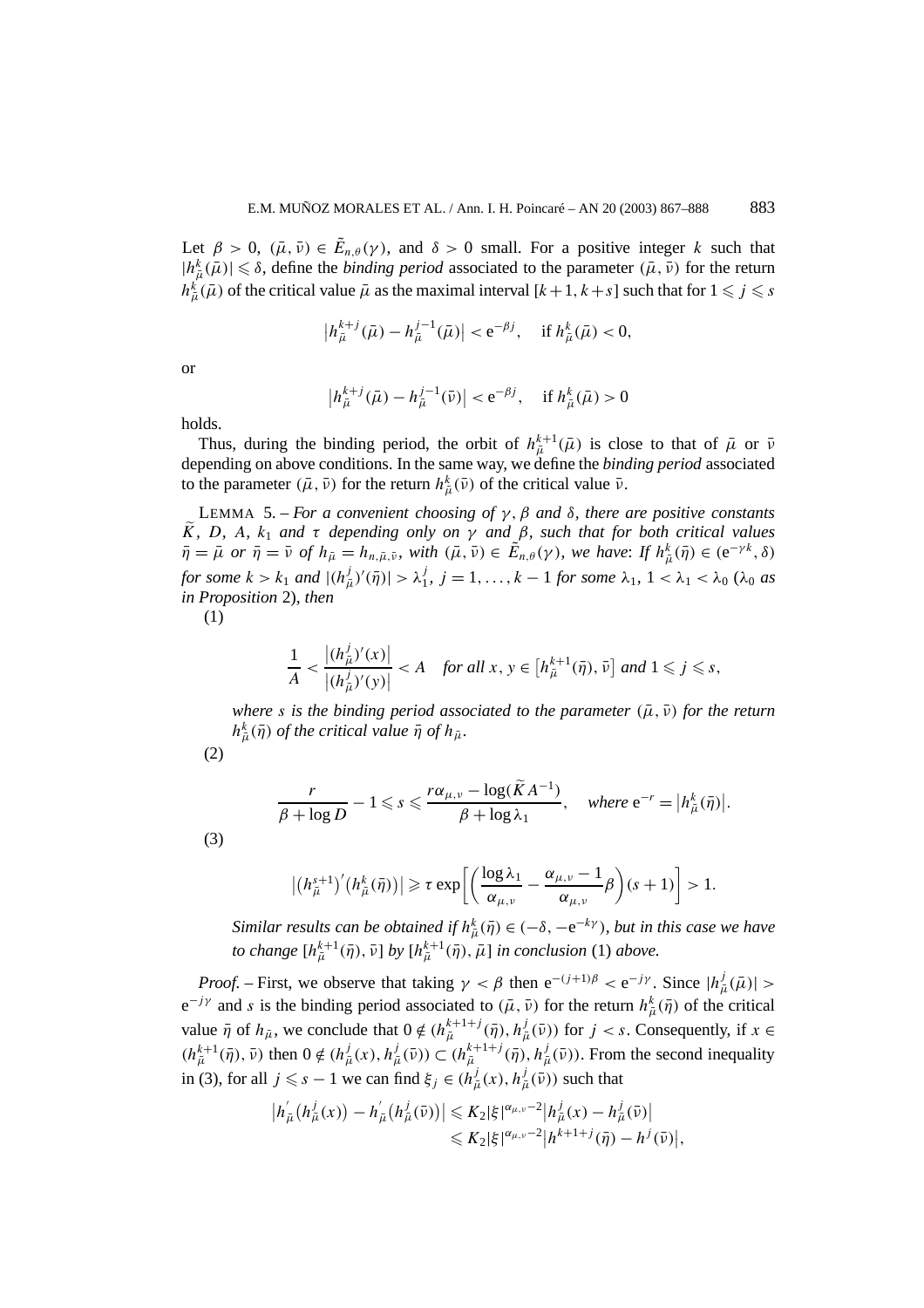and from here

$$
|h_{\bar{\mu}}^{'}(h_{\bar{\mu}}^{j}(x)) - h_{\bar{\mu}}^{'}(h_{\bar{\mu}}^{j}(\bar{\nu}))| \leq K_{2}e^{-\gamma(\alpha_{\mu,\nu}-2)j}|h^{k+1+j}(\bar{\eta}) - h^{j}(\bar{\nu})|
$$
  

$$
\leq K_{2}e^{-\gamma(\alpha_{\mu,\nu}-2)j-(j+1)\beta}.
$$

 $\text{Furthermore, } |h'_{\bar{\mu}}(h^j_{\bar{\mu}}(\bar{\eta}))| \geqslant K_1|h^j_{\bar{\mu}}(\bar{\eta})|^{\alpha_{\mu,\nu}-1} \geqslant K_1 e^{-j\gamma(\alpha_{\mu,\nu}-1)}.$ Now,

$$
\left| \frac{(h_{\bar{\mu}}^{j})'(x)}{(h_{\bar{\mu}}^{j})'(\bar{\eta})} \right| = \prod_{i=0}^{j-1} \left[ 1 + \frac{|h_{\bar{\mu}}^{'}(h_{\bar{\mu}}^{i}(x))| - |h_{\bar{\mu}}^{'}(h_{\bar{\mu}}^{i}(\bar{\eta}))|}{|h_{\bar{\mu}}^{'}(h_{\bar{\mu}}^{i}(\bar{\eta}))|} \right]
$$
  

$$
\leq \exp \left[ \sum_{i=0}^{j-1} \frac{|h_{\bar{\mu}}^{'}(h_{\bar{\mu}}^{i}(x)) - h_{\bar{\mu}}^{'}(h_{\bar{\mu}}^{i}(\bar{\eta}))|}{|h_{\bar{\mu}}^{'}(h_{\bar{\mu}}^{i}(\bar{\eta}))|} \right]
$$
  

$$
\leq \exp \left[ \sum_{i=0}^{j-1} \frac{K_{2}e^{-\gamma(\alpha_{\mu,\nu}-2)j-(j+1)\beta}}{K_{1}e^{-i\gamma(\alpha_{\mu,\nu}-1)}} \right]
$$
  

$$
< \exp \left[ \frac{K_{2}}{K_{1}}e^{-\beta} \sum_{\infty}^{j-1} e^{(\gamma-\beta)i} \right]
$$
  

$$
< \sqrt{A}.
$$

In a similar way we obtain

$$
\frac{|(h_{\bar{\mu}}^j)'(x)|}{|(h_{\bar{\mu}}^j)'(\bar{\eta})|} > \frac{1}{\sqrt{A}},
$$

and conclusion (1) of the lemma follows.

Integrating the first inequality in (3), we see that there is a constant  $\tilde{K}$ ,  $0 < \tilde{K} < 1$ , such that  $|h^{k+1}(\bar{\eta}) - \bar{\nu}| > \widetilde{K}|h^{k}(\bar{\eta})|^{\alpha_{\mu,\nu}}$ . Now, applying the mean value theorem to  $h^{j}$ , conclusion (1) and the hyphotesis of lemma, we obtain

$$
\left|h^{k+1+j}(\bar{\eta})-h^j(\bar{\nu})\right|>A^{-1}\lambda_1^j\widetilde{K}e^{-r\alpha_{\mu,\nu}},\quad j
$$

From the binding period definition, for  $j \le s$  and  $j < k$  we have  $e^{-\beta \gamma} \ge A^{-1} \lambda_1^j \tilde{K} \times$ e<sup>−</sup>*rαµ,ν* , which implies that

$$
j \leqslant \frac{r\alpha_{\mu,\nu} - \log(\widetilde{K}A^{-1})}{\beta + \log(\lambda_1)}.
$$

Next, choosing  $\gamma$  and  $\beta$  such that  $2\gamma \alpha_{\mu,\nu} < \beta$  and fixing

$$
k_1 > \frac{-2\log(\widetilde{K}A^{-1})}{\beta + \log(\lambda_1) - 2\gamma\alpha_{\mu,\nu}},
$$

then for *j* and *k* as in the lemma, we obtain

$$
j \leqslant \frac{r\alpha_{\mu,\nu} - \log(\widetilde{K}A^{-1})}{\beta + \log(\lambda_1)} < \frac{\gamma k\alpha_{\mu,\nu} - \log(\widetilde{K}A^{-1})}{\beta + \log(\lambda_1)} < \frac{k}{2}.
$$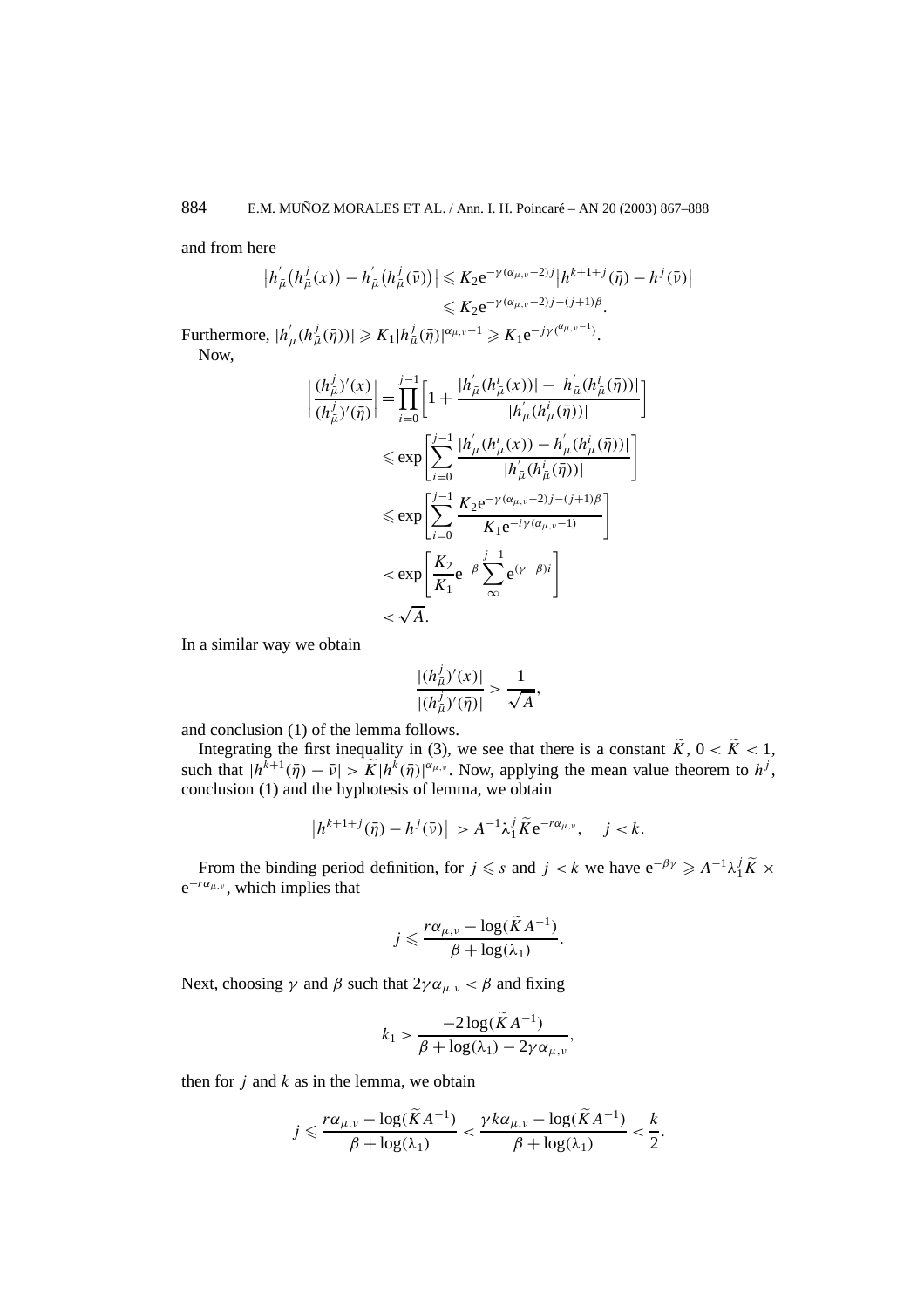If  $s \ge k$  then the inequality above holds for  $j = k - 1$  but this implies  $k - 1 < k/2$ , which is a contradiction. Hence,  $s < k$  and we can replace  $j = s$  in the inequality above, obtaining the right inequality

$$
s \leqslant \frac{r\alpha_{\mu,\nu} - \log(\widetilde{K}A^{-1})}{\beta + \log(\lambda_1)}.
$$

To establish the left inequality of conclusion (2) of the lemma, let

$$
D=\max\{|h'_{\bar{\mu}}(x)|\colon p_n-\varepsilon\leqslant x\leqslant q_n+\varepsilon,\bar{\mu}\}>1.
$$

Applying the mean value theorem and the binding period definition once again, we obtain a point  $\xi \in (0, h^k_{\bar{\mu}}(\bar{\eta}))$  such that:

$$
D^{s+1}|h_{\bar{\mu}}^k(\bar{\eta})| \geqslant |(h_{\bar{\mu}}^{s+1})'(\xi)||h_{\bar{\mu}}^k(\bar{\eta})-0| = |h_{\bar{\mu}}^{s+1}(h_{\bar{\mu}}^k(\bar{\eta})) - h_{\bar{\mu}}^s(\bar{\nu})| > e^{-(s+1)\beta}
$$

wich implies  $-(s + 1)\beta < (s + 1)\log(D) - r$ , and the left inequality follows.

In order to obtain conclusion (3), let put

$$
t = \frac{\alpha_{\mu,\nu}}{\alpha_{\mu,\nu} - 1} = 1 + \frac{1}{\alpha_{\mu,\nu} - 1}
$$

and take  $\xi \in (\bar{\nu}, h_{\bar{\mu}}^{k+1}(\bar{\eta}))$  such that

$$
(h_{\bar{\mu}}^{s})'(\xi) = \frac{|h_{\bar{\mu}}^{s+k+1}(\bar{\eta}) - h_{\bar{\mu}}^{s}(\bar{\nu})|}{|h_{\bar{\mu}}^{k+1}(\bar{\eta}) - \bar{\nu}|}.
$$

Note that  $|(h_{\bar{\mu}}^{s})'(h_{\bar{\mu}}^{k+1}(\bar{\eta}))| > A^{-1}|(h_{\bar{\mu}}^{s})'(\xi)|$  implies

$$
\left| \left( h_{\bar{\mu}}^s \right)' \left( h_{\bar{\mu}}^{k+1}(\bar{\eta}) \right) \right| > A^{-1} \left| \left( h_{\bar{\mu}}^s \right)'(\bar{\nu}) \right| > A^{-1} \lambda_1^s
$$

(since  $s < k$ ). Then

$$
\begin{split}\n\left| (h_{\tilde{\mu}}^{s+1})'(h_{\tilde{\mu}}^{k}(\bar{\eta})) \right|^{t} &= \left| (h_{\tilde{\mu}}^{s})'(h_{\tilde{\mu}}^{k+1}(\bar{\eta})) \right|^{t} \left| h_{\tilde{\mu}}'(h_{\tilde{\mu}}^{k}(\bar{\eta})) \right|^{t} \\
&\geqslant \left| (h_{\tilde{\mu}}^{s})'(h_{\tilde{\mu}}^{k+1}(\bar{\eta})) \right| \left| (h_{\tilde{\mu}}^{s})'(h_{\tilde{\mu}}^{k+1}(\bar{\eta})) \right|^{1/(\alpha_{\mu,\nu}-1)} K_{1}^{t} \left| h_{\tilde{\mu}}^{k}(\bar{\eta}) \right|^{\alpha_{\mu,\nu}} \\
&\geqslant A^{-1} \left| (h_{\tilde{\mu}}^{s})'(s) \right| \left| (h_{\tilde{\mu}}^{s})'(h_{\tilde{\mu}}^{k+1}(\bar{\eta})) \right|^{1/(\alpha_{\mu,\nu}-1)} K_{1}^{t} \tilde{K} \left| h_{\tilde{\mu}}^{k+1}(\bar{\eta}) - \bar{\nu} \right| \\
&> A^{-1} K_{1}^{t} \tilde{K} \left| h_{\tilde{\mu}}^{s+k+1}(\bar{\eta}) - \bar{\nu} \right| \left| (h_{\tilde{\mu}}^{s})'(h_{\tilde{\mu}}^{k+1}(\bar{\eta})) \right|^{1/(\alpha_{\mu,\nu}-1)} \\
&> A^{-1} K_{1}^{t} \tilde{K} e^{-\beta(s+1)} A^{-1/(\alpha_{\mu,\nu}-1)} \lambda_{1}^{s/(\alpha_{\mu,\nu}-1)} \\
&= A^{-t} K_{1}^{t} \tilde{K} e^{-\log \lambda_{1}/(\alpha_{\mu,\nu}-1)} \exp \left[ \left( \frac{\log \lambda_{1}}{\alpha_{\mu,\nu}-1} - \beta \right) (s+1) \right] \\
&= \tau^{t} \exp \left[ \left( \frac{\log \lambda_{1}}{\alpha_{\mu,\nu}-1} - \beta \right) (s+1) \right].\n\end{split}
$$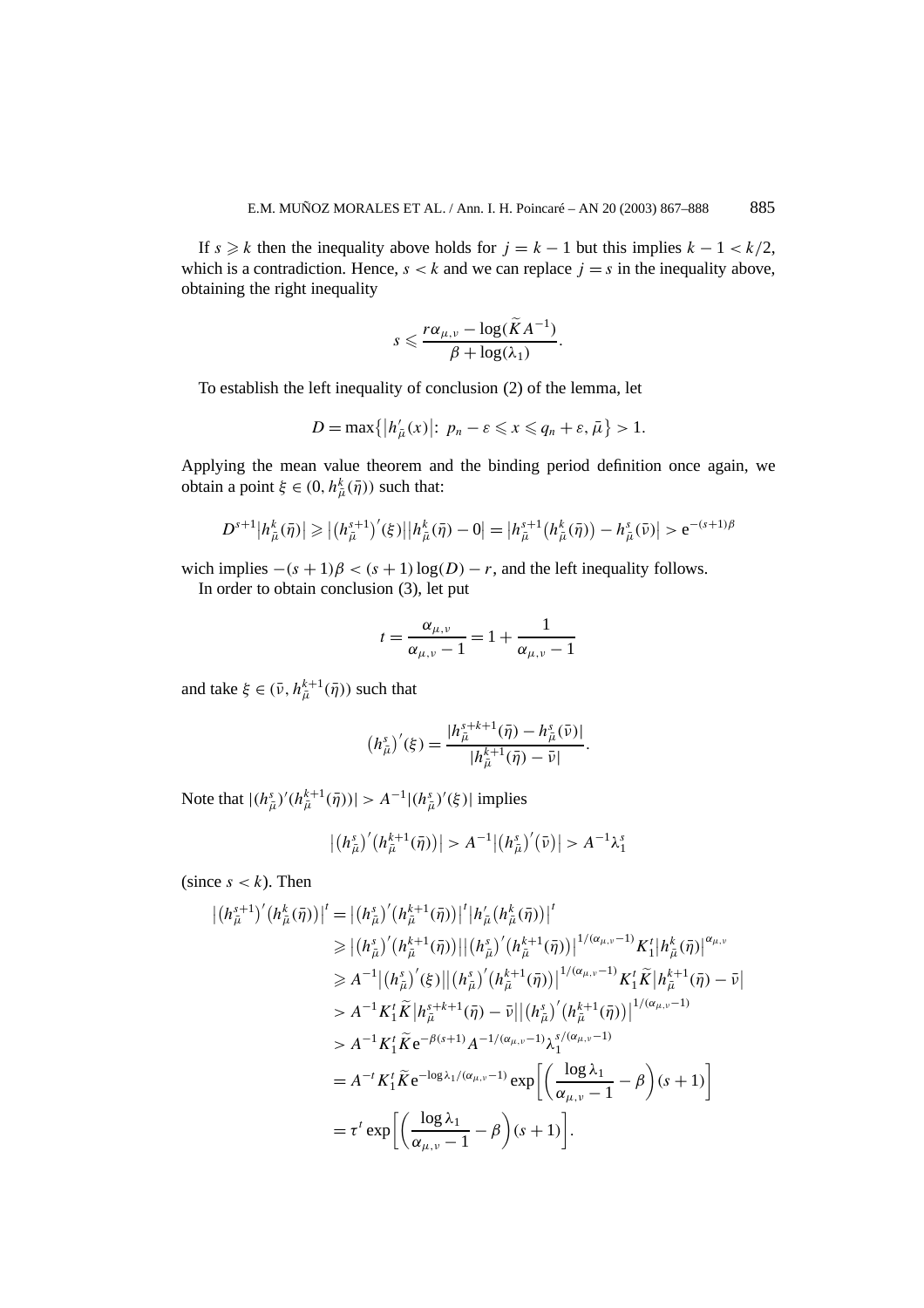Finally, if  $\beta$  is small the coeficient of  $(s + 1)$  in the exponential above is positive, and the inequality in conclusion (3) of lemma follows for *s* large, which is obtained making *δ* small (compatible with the previous conditions imposed on *α* and *β*).

A *free return index* is a return index that does not belong to a binding period associated to a previous return. Take  $\gamma$ ,  $\beta$  and  $\delta$  as in Lemma 5, and for any positive integer *k* let consider  $i_1 < i_2 < \cdots < i_l \leq k$  all free return indices, i.e.,  $e^{-\gamma i_t}$  $|h_{\bar{\mu}}^{i_{\bar{\imath}}}(\bar{\nu})| \leq \delta$ , and let  $s_1, s_2, \ldots, s_{l-1}$ ,  $(s_l)$  be the binding periods associated to returns  $h_{\bar{\mu}}^{i_1}(\bar{\nu}), \ldots, h_{\bar{\mu}}^{i_{l-1}}(\bar{\nu}), h_{\bar{\mu}}^{i_l}(\bar{\nu})$ . Note that *s<sub>l</sub>* will be or will be not considered according to  $i_l < i_l + s_l \leq k$  or  $i_l \leq k < i_l + s_l$ . We say that *j, j*  $\leq k$  is a *free time* for the critical value  $\bar{\nu}$  asociated to the parameter  $(\bar{\mu}, \bar{\nu})$  if  $|h^j_{\bar{\mu}}(\bar{\nu})| > \delta$  and  $j \notin [i_t, i_t + s_t], t = 1, \ldots, l-1, (l)$ . In the same way we define free time for the critical value  $\bar{\mu}$  associated to the parameter  $(\bar{\mu}, \bar{\nu})$ .

Now, for  $\bar{\eta} = \bar{\mu}$  or  $\bar{\eta} = \bar{\nu}$  denote by  $F(\bar{\eta}, k)$  the number given by:

 $F(\bar{\eta}, k) = \#\{j \leq k : j \text{ is a free time for the critical value}\}$ 

 $\bar{\eta}$  asociated to the parameter  $(\bar{\mu}, \bar{\nu})\}$ .

Finally, fix  $\varepsilon > 0$  and define  $\tilde{E}_{n,\theta} = \tilde{E}_{n,\theta}(\gamma, \beta, \delta, \varepsilon)$  by

$$
\tilde{E}_{n,\theta} = \{(\bar{\mu}, \bar{\nu}) \in \tilde{E}_{n,\theta} \,(\gamma) \colon \min\{F(\bar{\mu}, k), F(\bar{\nu}, k)\} \geq (1 - \varepsilon)k, k \in \mathbb{N}\}.
$$

Indeed,  $\tilde{E}_{n,\theta}$  is the set of parameter values  $(\bar{\mu}, \bar{\nu}) \in L_{n,\theta}$  satisfying the basic assumption (BA) and, in addition, the number of free times for the critical values  $\bar{\nu}$ ,  $\bar{\mu}$  associated to the parameter  $(\bar{\mu}, \bar{\nu})$  is "almost" *k*, in fact bigger than  $(1 - \varepsilon)k$ , for any  $k \in \mathbb{N}$ . Note that this last condition, called *free time assumption* (FA) implies  $\sum_{t=1}^{l} s_t < \varepsilon k$ .

As we have seen in the proof of Lemma 5, by taking *δ* small we can increase the binding periods and we can assume  $s_t > K_0$ ,  $K_0$  as in Proposition 2.

The set of free times is the union of the free intervals  $V_1 = [1, \ldots, i_1 - 1], V_2 =$  $[i_1 + s_1 + 1, \ldots, i_2 - 1], \ldots, V_l = [i_{l-1} + s_{l-1} + 1, i_l - 1], (V_{l+1} = [i_l + s_l + 1, k])$ . Denote *B* as the set of indices *t* such that  $\#V_t < K_0$  and *G* as the set of indices *t* such that  $\#V_t \geqslant K_0$ . We have

$$
\#B < \sum_{t \in B} \#V_t < \sum_{t \in B} s_t < \sum_t s_t < \varepsilon k, \quad \text{and}
$$
\n
$$
\sum_{t \in G} \#V_t \ge (1 - 2\varepsilon)k.
$$
\n
$$
\tag{9}
$$

PROPOSITION 3. – *For γ*, *β*, *δ and ε small enough there are*  $λ$ ,  $1 < λ < λ_0$  ( $λ_0$  *as in Proposition* 2),  $N \in \mathbb{N}$  *and*  $a > 0$  *such that: for*  $n \ge N$  *and*  $|(\bar{\mu}, \bar{v}) - (\bar{\mu}_n, \bar{v}_n)| < a$ , *if*  $(\bar{\mu}, \bar{\nu}) \in \tilde{E}_{n,\theta}$  then  $|(h_{\bar{\mu}}^k)'(\bar{\mu})| > \lambda^k$  and  $|(h_{\bar{\mu}}^k)'(\bar{\nu})| > \lambda^k$ ,  $k = 1, 2, ...$ 

*Proof.* – To start with, we proceed by induction on *k*. Take  $1 < \lambda < \lambda_0$  such that  $|h'_{\mu_{\infty},\bar{\nu}_{\infty}}(p)| > \lambda$  (here *p* is the orientation preserving fixed point of  $h_{\bar{\mu}_{\infty},\bar{\nu}_{\infty}}$ ). Because  $h_{\mu} = \tilde{h}_{n,\bar{\mu},\bar{\nu}}$  converges uniformly to  $h_{\mu,\bar{\nu}}$  we can find  $N \in \mathbb{N}$  and  $a > 0$  such that for  $n \geq N$  and  $(\bar{\mu}, \bar{\nu})$  with  $|(\bar{\mu}, \bar{\nu}) - (\bar{\mu}_n, \bar{\nu}_n)| < a$  then  $|(h_{\bar{\mu}}^k)'(\bar{\eta})| > \lambda^k$ ,  $\bar{\eta} = \bar{\mu}, \bar{\nu}, k \leq k_1$ , where  $k_1$  is taken as in Lemma 5. And then, the first step in the induction works for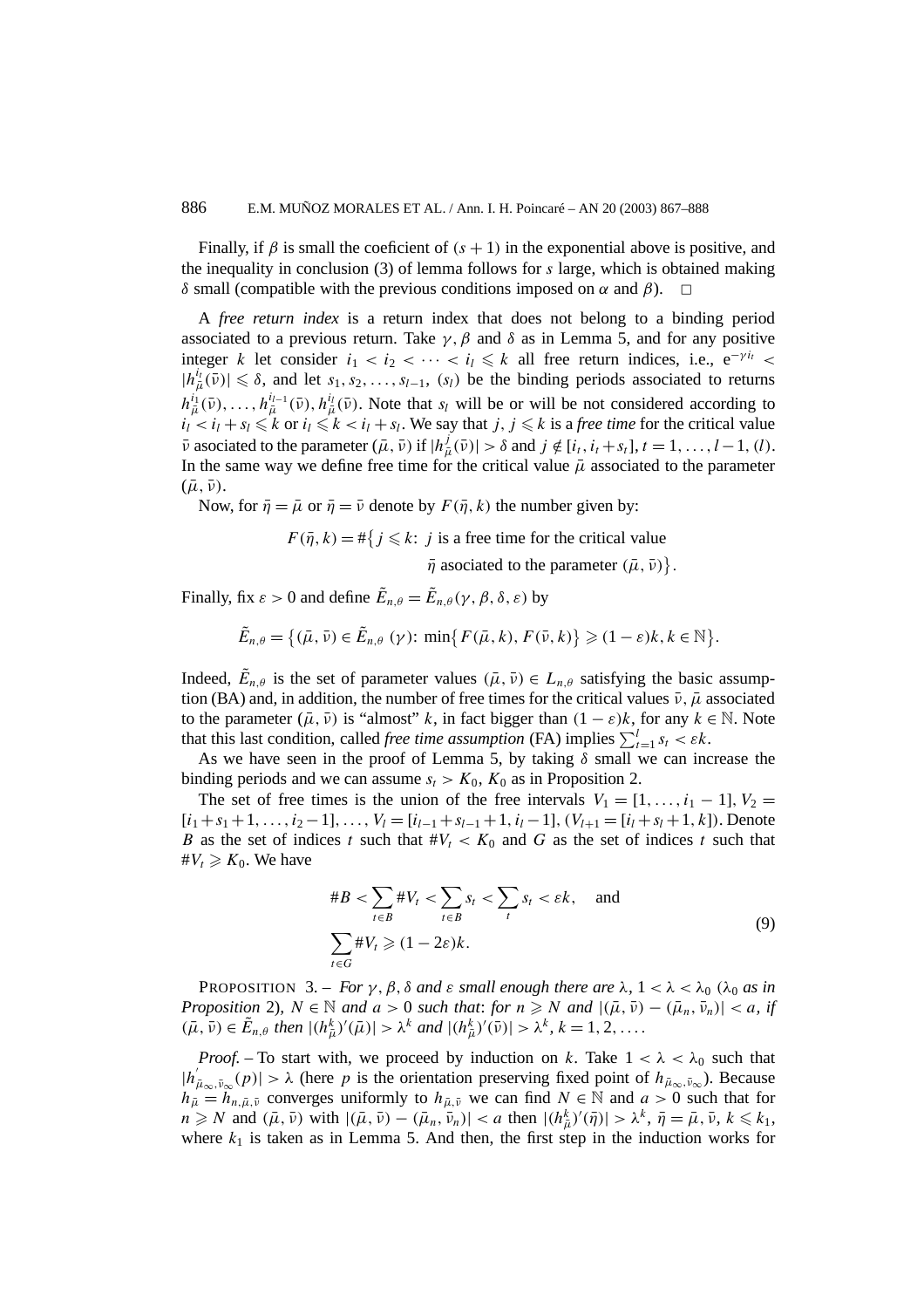$k \leq k_1$ . Next, take  $k > k_1$  and assume that the conclusion of the proposition is true for any iterate of  $\bar{\eta} = \bar{\mu}, \bar{\nu}$  less than *k*. Because  $k > k_1$  and  $(\bar{\mu}, \bar{\nu})$  satisfies the basic assumption (BA), Lemma 5 works and it implies that during the binding periods there is not lost of derivative, in fact, the total derivative during those periods is bigger than 1. From Proposition 2, it follows that during the free time intervals of length less than  $K_0$  $(t \in B)$  we have a decreasing in the derivative of at most *C* (*C* as in Proposition 2), whereas during the free time intervals of length bigger or equal than  $K_0$  ( $t \in G$ ) we have an increasing in the derivative of at least  $\lambda_0^{#V_t}$ . Denote  $C = e^{-u}$ . We can write  $k = \sum_{t \in B} \#V_t + \sum_{t \in G} \#V_t + \sum_t \sum_{s} s_t$  and from the discussion above and (9) we obtain

$$
\left| \left( h_{\bar{\mu}}^{k} \right)'(\bar{\eta}) \right| \geq \prod_{t \in B} C \prod_{t \in G} \lambda_0^{t V_t} \prod_{t=1}^{l} 1 > e^{-u + B} \lambda_0^{\Sigma_{t \in G}} \# V_t
$$
  
>  $e^{-u \varepsilon k} \lambda_0^{(1-2\varepsilon)k} = \exp\left( \left[ \log \lambda_0 (1 - 2\varepsilon) - u \varepsilon \right] k \right).$ 

Taking  $\varepsilon$  small we obtain  $\log \lambda < \log \lambda_0 (1 - 2\varepsilon) - u\varepsilon$  (this choice works for any k) and then  $|(h^k_{\overline{\mu}})'(\overline{\eta})| \ge \lambda^k$ . This ends the proof of the proposition.  $\Box$ 

To finish up the proof of Theorem 2 we have to prove that it is possible to define a set  $\tilde{E}_{n,\theta}$  as was mentioned before that satisfies:

- (1)  $m_\theta(\tilde{E}_{n,\theta}) > 0$ , where  $m_\theta$  stands for the Lebesgue measure in  $E_{n,\theta}$ , and
- (2) For  $m_{\theta}$ -almost every  $(\bar{\mu}, \bar{\nu}) \in \tilde{E}_{n,\theta}$ ,  $\overline{\{h^k_{\bar{\mu}}(\bar{\eta})\}}_{k \in \mathbb{N}} = [h_{\bar{\mu}}(\bar{\xi}), \bar{\xi}],$  for  $\bar{\eta} \in \{\bar{\mu}, \bar{\nu}\}\$ where  $\bar{\xi} = \max{\{\bar{\mu}, \bar{\nu}\}}$ .

The set  $\tilde{E}_{n,\theta}$  is constructed as in [2, Section 2]. This construction is nicely outlined in [10, Section 3], and here we refer to it.  $E_{n,\theta}$  is obtained as the intersection of some sets  $E_k$  in a small parameter interval having  $\bar{\mu}_n$  in the right extreme,  $E_1 \supset E_2 \supset \cdots \supset$  $E_k \supset \cdots$ , satisfying the basic assumption (BA) and the free time assumption (FA). In order to define these sets  $E_k$ , some partition  $\mathcal{P}_{k-1}$  of  $E_{k-1}$  is required. The crucial point here is that the derivative of the maps  $\bar{\mu} \to h_{\bar{\mu}}^k(\bar{\mu})$  and  $\bar{\mu} \to h_{\bar{\mu}}^k(\bar{\nu})$  (remember that  $\bar{\nu} = \theta(\bar{\mu} - \bar{\mu}_n) + \bar{\nu}_n$ , require to have bounded distorsion on each interval  $\omega$  in  $P_{k-1}$  ([10, Lemma 3.3] and [1, Lemma 5(7.2)]). This requirement and Lemma 5 enable us to estimate the Lebesgue measure of the set of points that will be excluded from  $E_{k-1}$  to define  $E_k$ , all which is gotten as outlined in [10] (also see [15]). Thus, just following the same steps as in [10, Section 3], we obtain a set  $E_{n,\theta}$  satisfying the basic assumption (BA), the free time assumption (FA) and  $m_\theta(\tilde{E}_{n,\theta}) > 0$ .

Finally, in order to prove that the orbits of  $\bar{\mu}$  and  $\bar{\nu}$  are dense in  $[h_{\bar{\mu}}(\bar{\xi}), \bar{\xi}]$  where  $\bar{\xi}$  = max{ $\bar{\mu}$ ,  $\bar{\nu}$ } for almost every  $(\bar{\mu}, \bar{\nu}) \in \tilde{E}_{n,\theta}$ , we observe that the set of parameters such that the  $h_{\bar{\mu}}$ -orbit of  $\bar{\mu}$  do not visit some fixed open interval is a zero Lebesgue measure set because  $\bar{\mu} \to h_{\bar{\mu}}^k(\bar{\mu})$  is a distortion bounded map for all *k* in the respective domain. The same conclusion holds for the critical value  $\bar{ν}$ . Finally, using the fact that the topology of  $L_{n,\theta}$  has a countable basis we can conclude that the set of parameters such that the critical values are not dense is a zero Lebesgue measure set. The proof of Theorem 2 is now complete.